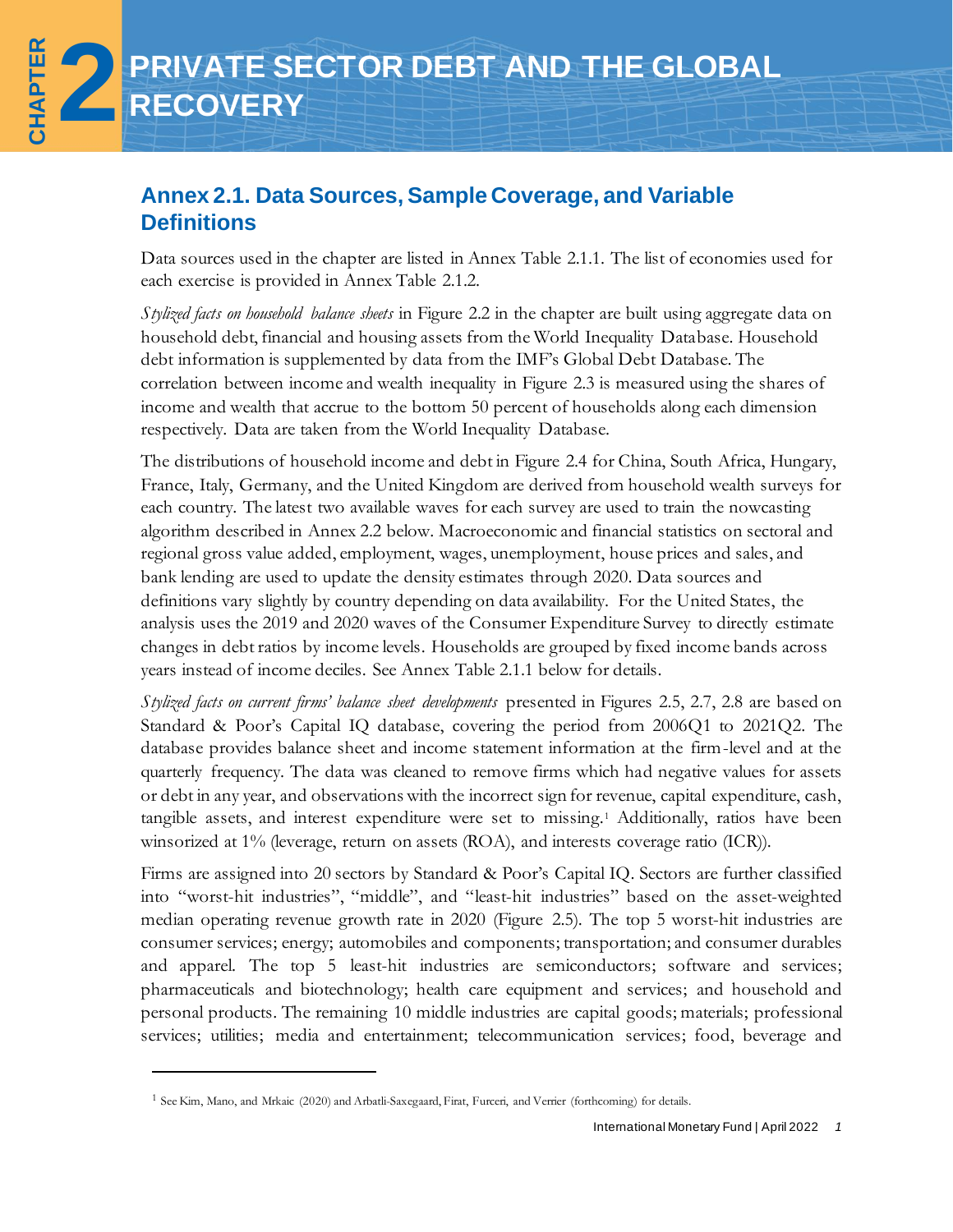tobacco; food and staples retailing; technology hardware and equipment; and retailing. In Figure 2.8, panel 3 sectors from Standard & Poor's Capital IQ are mapped to OECD STAN sectors using concordance tables between SIC and ISIC Rev. 4 industry classifications.

Relevant variables are computed as follows:

- Leverage: total liabilities over total assets.
- Interest coverage ratio (ICR): earnings before interest and taxes (EBIT) over interests paid.
- Return on assets (ROA): net income over total assets.
- Vulnerable firm dummy: firm-level dummy that equals one if, at time *t*, firm's leverage is in the top tercile of the sector leverage distribution, in the bottom tercile of ROA and it has an ICR<1; zero otherwise. The distribution is calculating pooling all firms across time within sector in order to account for sectoral structural differences, such as high fixed costs, that may require heterogeneous structure of indebtedness or low ICR.

*Firms' investment analysis* of the effect of firms' excess leverage on investment is constructed with Bureau van Dijk Orbis firm-level data from 1998 to 2018, at an annual frequency. The analysis covers all sector of the economy except for financial and insurance activities, public administration and defense, agriculture, forestry and fishing. Data have been cleaned as in Díez and others(2021), following closely Kalemli-Özcan and others (2015). Capital variables are deflated using investment (gross fixed capital formation) deflators at the country level from the World Bank's World Development Indicators database. For monetary non-capital variables, sector-specific deflators (producer price, or value added, or gross output by sector) from various sources (OECD, Eurostat, CEIC database, and government websites) are used. All variables are expressed in constant 2015 U.S. dollars. Additionally, ratios have been winsorized at 1% (leverage, liquidity ratio, return on assets (ROA), and interests coverage ratio (ICR)).

Relevant variables for the analysis are derived as follows:

- Liquidity ratio: current assets net of current liabilities over total assets.
- Excess debt-to-assets: three-year change in liabilities-to-assets, lagged to mitigate endogeneity concerns and standardized over the entire sample to ease interpretation.
- Investment ratio: log-difference of tangible fixed assets.
- Size: logarithm of total assets.
- Revenue growth: percentage change in turnover.

Additionally, the vulnerable firm dummy, ROA, ICR and leverage are defined as in the stylized facts.

*Excess credit and subsequent output, consumption, and investment dynamics.* Data on the private credit for households and non-financial corporations as percent of GDP is taken from the Bank for International Settlements. The response variables (GDP, consumption, and investment) are from the IMF's World Economic Outlook database. The proxy measurement of fiscal space is derived using principal components drawing on the database compiled by the World Bank (see Kose and others 2017). The wealth inequality sample split is based on the dissaving of the bottom 50 percent of households as computed in Allen, Kolerus, and Xu (2022). Temporal coverage is the most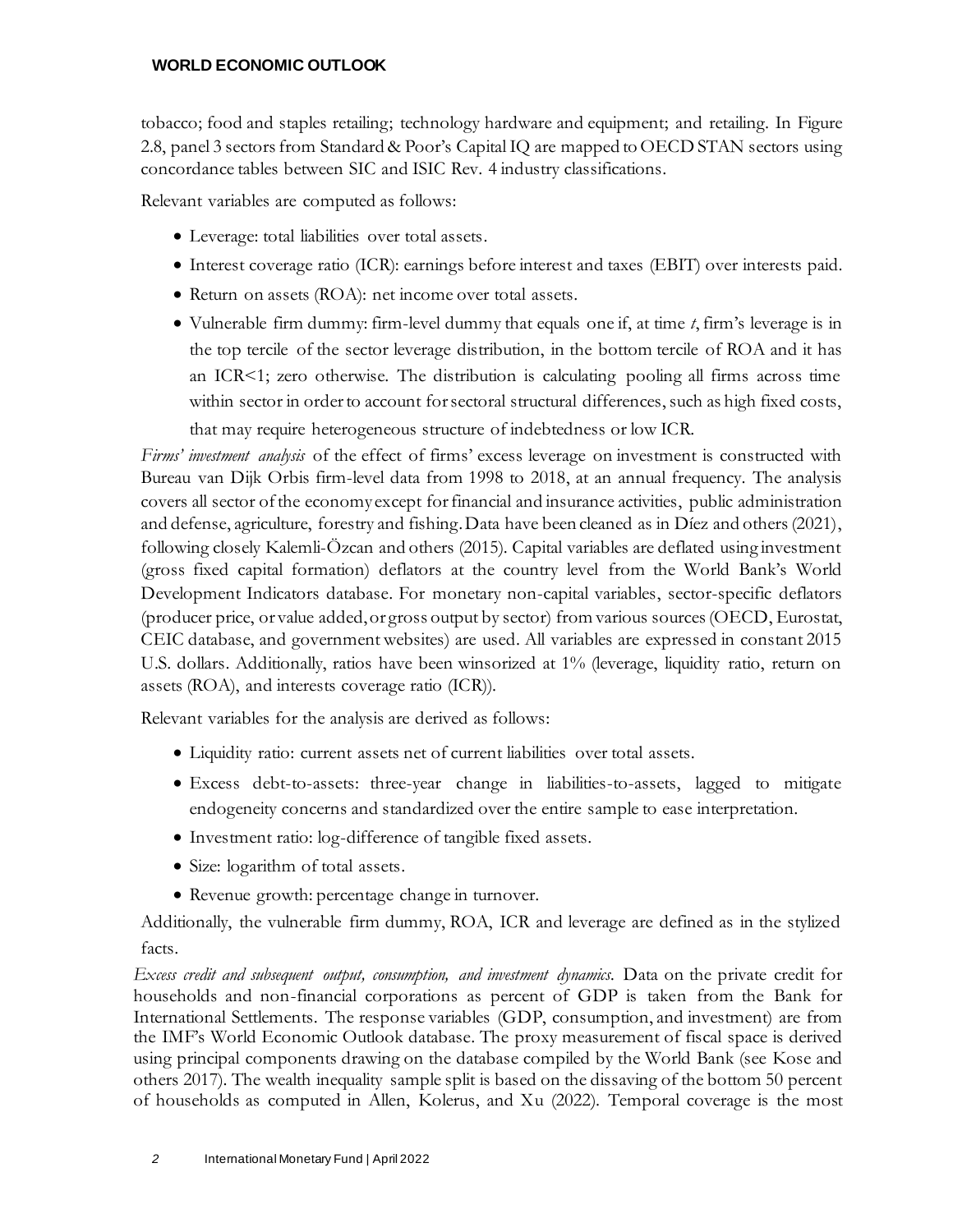extensive unbalanced sample available starting in 1965, with the vast majority of economies entering the sample in the 1990s. Sample availability was determined by the intersection of available data. The IMF's WEO has the most extensive coverage, but fiscal space and wealth inequality coverage is somewhat more limited. See Annex Tables 2.1.1 and 2.1.2 for a detailed list of variables and country coverage.

*Policy transmission.* At the country level, data from the IMF's WEO, International Financial Statistics (IFS), Global Debt Database (GDD), and Integrated Macroprudential Policy (iMaPP) database are used. In addition, fiscal policy shocks are from IMF External Sector Report 2021 Chapter 2 and monetary policy shocks are constructed from Consensus Economics data following the approach of Furceri, Loungani, and Zdzienicka (2016). For a subset of countries, household consumption by income quintiles is from Allen, Kolerus, and Xu (2022) and corporate investment by leverage quintiles is constructed from the Bureau van Dijk Orbis dataset (with the data processed in a similar way as in the *Firms' investment analysis* section above).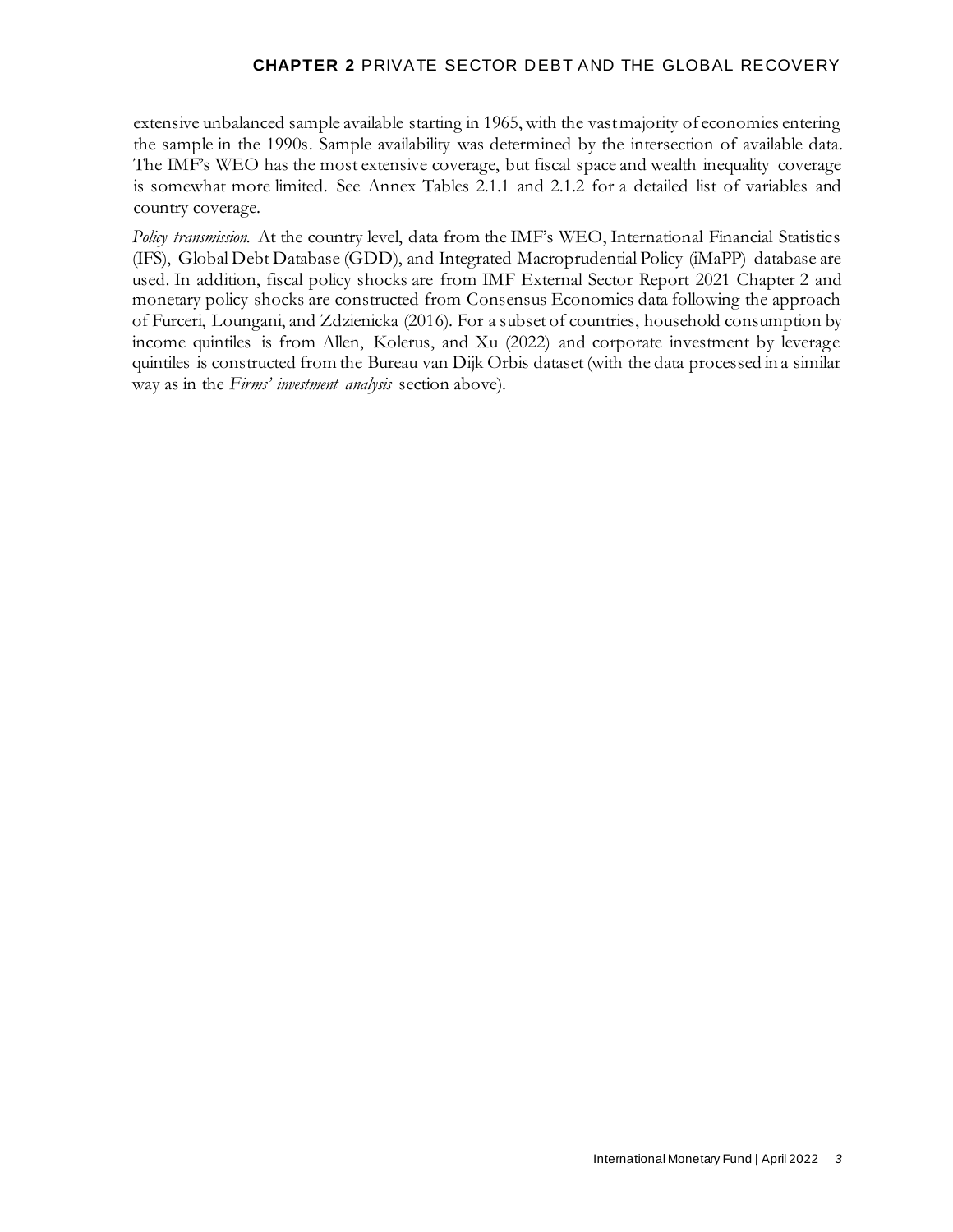|  | <b>Annex Table 2.1.1. Data Sources</b> |  |
|--|----------------------------------------|--|
|--|----------------------------------------|--|

| Indicators                                                                                                                                                                                                                                                                                               | Source                                                                                                                                                                                                                                                                                                                                                                                                                                                                                                                                                                                                                                                                       |
|----------------------------------------------------------------------------------------------------------------------------------------------------------------------------------------------------------------------------------------------------------------------------------------------------------|------------------------------------------------------------------------------------------------------------------------------------------------------------------------------------------------------------------------------------------------------------------------------------------------------------------------------------------------------------------------------------------------------------------------------------------------------------------------------------------------------------------------------------------------------------------------------------------------------------------------------------------------------------------------------|
| Stylized Facts on Household Balance Sheets<br>Household Debt (Percent of GDP)                                                                                                                                                                                                                            | International Monetary Fund, Global Debt Database                                                                                                                                                                                                                                                                                                                                                                                                                                                                                                                                                                                                                            |
| Household Financial Assets; Household Housing Assets; Wealth                                                                                                                                                                                                                                             | Word Inequality Database; Eurostat; Bureau of Economic Analysis                                                                                                                                                                                                                                                                                                                                                                                                                                                                                                                                                                                                              |
| and Income Shares                                                                                                                                                                                                                                                                                        |                                                                                                                                                                                                                                                                                                                                                                                                                                                                                                                                                                                                                                                                              |
| Household Income and Debt Distributions                                                                                                                                                                                                                                                                  | Household wealth survey data: China Family Panel Studies (China);<br>Consumer Expenditure Survey (United States); Household Finance<br>and Consumption Surveys (France and Hungary); Wealth and Assets<br>Survey (United Kingdom); Survey of Household Income and Wealth<br>(Italy); National Income Dynamics Study (South Africa); Luxembourg<br>Wealth Study (LWS) Database (Germany).<br>Macroeconomic and financial statistics: CEIC Data Company Limited;<br>Haver Analytics; OECD; Eurostat; Hungarian Central Statistical Office;<br>Italian National Institute of Statistics; Bank of Italy; Statistics South<br>Africa; Office for National Statistics, UK Finance. |
| Stylized Facts on Current Firms' Balance Sheet Developments and Firms' Investment Analysis                                                                                                                                                                                                               |                                                                                                                                                                                                                                                                                                                                                                                                                                                                                                                                                                                                                                                                              |
| Total Liabilities; Total Assets; Current Liabilities; Current Assets;<br>Tangible Fixed Assets; EBIT; Interest Paid; Net Income; Turnover<br>(National Currency Converted to Constant 2015 U.S. Dollars)                                                                                                 | Bureau van Dijk Orbis                                                                                                                                                                                                                                                                                                                                                                                                                                                                                                                                                                                                                                                        |
| Total Liabilities; Total Assets; EBIT; Net Interest Expense; Net<br>Income (Current Prices, National Currency Converted to U.S.<br>Dollars)                                                                                                                                                              | Standard & Poor's Global Market Intelligence, Capital IQ (IMF<br>Aggregated Data is Not Standard & Poor's Information)                                                                                                                                                                                                                                                                                                                                                                                                                                                                                                                                                       |
| Gross Fixed Capital Formation (Current and Constant Prices,<br>National Currency) to Derive Investment Deflators                                                                                                                                                                                         | World Bank, World Development Indicators                                                                                                                                                                                                                                                                                                                                                                                                                                                                                                                                                                                                                                     |
| Sector-Specific Deflators (Producer Price, or Value Added, or<br>Gross Output by Sector)                                                                                                                                                                                                                 | Diez and others (2021); OECD; Eurostat; CEIC Data Company<br>Limited; Government Websites                                                                                                                                                                                                                                                                                                                                                                                                                                                                                                                                                                                    |
| Indicator of Crisis Preparedness                                                                                                                                                                                                                                                                         | International Monetary Fund, Strategy, Policy, and Review and Legal<br>Departments                                                                                                                                                                                                                                                                                                                                                                                                                                                                                                                                                                                           |
| Excess Credit and Subsequent Output, Consumption, and Investment Dynamics                                                                                                                                                                                                                                |                                                                                                                                                                                                                                                                                                                                                                                                                                                                                                                                                                                                                                                                              |
| Total Credit to Households, and Total Credit to Nonfinancial<br>Corporations (Percent of GDP)                                                                                                                                                                                                            | Bank for International Settlements, Credit to the Non-Financial Sector<br>database                                                                                                                                                                                                                                                                                                                                                                                                                                                                                                                                                                                           |
| Gross Domestic Product, Private Consumption Expenditure, and<br>Gross Fixed Capital Formation (Constant Prices, National<br>Currency)                                                                                                                                                                    | International Monetary Fund, World Economic Outlook database                                                                                                                                                                                                                                                                                                                                                                                                                                                                                                                                                                                                                 |
| Dissaving by the Bottom 50 Percent                                                                                                                                                                                                                                                                       | Allen, Kolerus, and Xu (2022); World Inequality Database                                                                                                                                                                                                                                                                                                                                                                                                                                                                                                                                                                                                                     |
| General Government Gross Debt (Percent of GDP); Primary<br>Balance (Percent of GDP); Fiscal Balance (Percent of GDP);<br>Cyclically-Adjusted Balance (Percent of Potential GDP); General<br>Government Gross Debt (Percent of Average Tax Revenues);<br>Fiscal Balance (Percent of Average Tax Revenues) | Kose and Others (2017); World Bank, A Cross-Country Database of<br><b>Fiscal Space</b>                                                                                                                                                                                                                                                                                                                                                                                                                                                                                                                                                                                       |
| <b>Policy Transmission</b>                                                                                                                                                                                                                                                                               |                                                                                                                                                                                                                                                                                                                                                                                                                                                                                                                                                                                                                                                                              |
| Gross Domestic Product (Constant Prices, National Currency)                                                                                                                                                                                                                                              | International Monetary Fund, World Economic Outlook database                                                                                                                                                                                                                                                                                                                                                                                                                                                                                                                                                                                                                 |
| Private Debt (Loans and Debt Securities, Percent of GDP)                                                                                                                                                                                                                                                 | International Monetary Fund, Global Debt Database                                                                                                                                                                                                                                                                                                                                                                                                                                                                                                                                                                                                                            |
| Household Consumption by Income Quintile                                                                                                                                                                                                                                                                 | Allen, Kolerus, and Xu (2022); World Inequality Database                                                                                                                                                                                                                                                                                                                                                                                                                                                                                                                                                                                                                     |
| Corporate Investment by Leverage Quintile                                                                                                                                                                                                                                                                | Bureau van Dijk Orbis                                                                                                                                                                                                                                                                                                                                                                                                                                                                                                                                                                                                                                                        |
| Macroprudential Index                                                                                                                                                                                                                                                                                    | International Monetary Fund, Integrated Macroprudential Policy<br>(iMaPP) database                                                                                                                                                                                                                                                                                                                                                                                                                                                                                                                                                                                           |

Source: IMF staff compilation.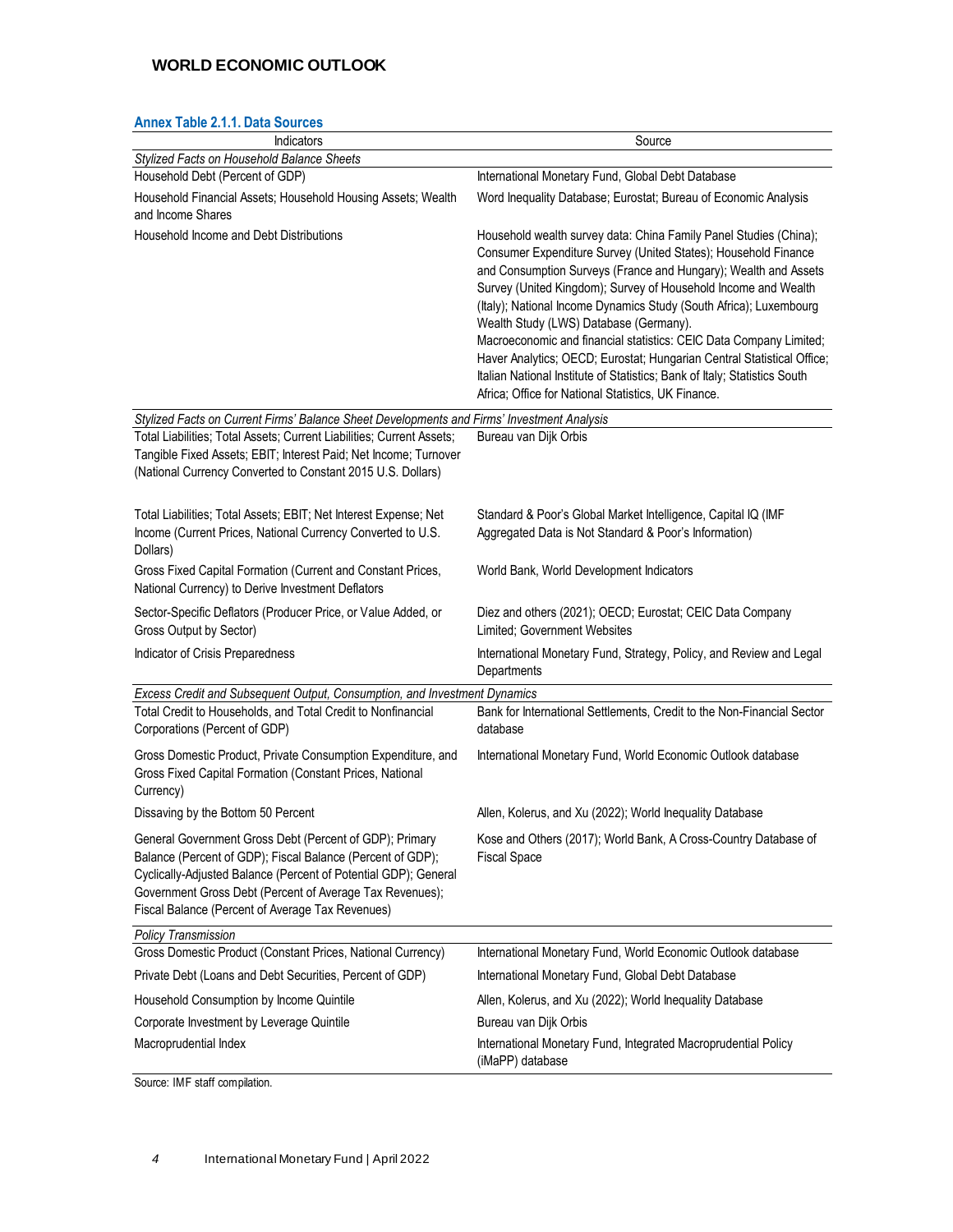| Affliex Table 2.1.2. Economies included in the Analysis                   |                                                                                                                                                                                                                                                                                                                                                                                                                                                                                                                                                                                                                                                                                                                                                                                                                                                                                                                                                                                                                           |  |
|---------------------------------------------------------------------------|---------------------------------------------------------------------------------------------------------------------------------------------------------------------------------------------------------------------------------------------------------------------------------------------------------------------------------------------------------------------------------------------------------------------------------------------------------------------------------------------------------------------------------------------------------------------------------------------------------------------------------------------------------------------------------------------------------------------------------------------------------------------------------------------------------------------------------------------------------------------------------------------------------------------------------------------------------------------------------------------------------------------------|--|
| Exercise                                                                  | List of Economies                                                                                                                                                                                                                                                                                                                                                                                                                                                                                                                                                                                                                                                                                                                                                                                                                                                                                                                                                                                                         |  |
| Stylized Facts on Household Balance Sheets                                |                                                                                                                                                                                                                                                                                                                                                                                                                                                                                                                                                                                                                                                                                                                                                                                                                                                                                                                                                                                                                           |  |
| Aggregate Household Balance<br>Sheets (Figure 2.2)                        | Austria; Belgium; Cyprus; Czech Republic; Germany; Denmark; Spain; Estonia; Finland; France; United<br>Kingdom; Italy; Lithania; Luxembourg; Netherlands; Norway; Slovak Republic; Slovenia; Sweden; United<br><b>States</b>                                                                                                                                                                                                                                                                                                                                                                                                                                                                                                                                                                                                                                                                                                                                                                                              |  |
| Correlation Between Wealth and<br>Income Inequality (Figure 2.3)          | Afghanistan; Albania; Algeria; Angola; Argentina; Armenia; Australia; Austria; Azerbaijan; Bahamas, The;<br>Bahrain; Bangladesh; Belarus; Belgium; Belize; Benin; Bhutan; Bolivia; Bosnia and Herzegovina; Botswana;<br>Brazil; Brunei Darussalam; Bulgaria; Burkina Faso; Burundi; Cabo Verde; Cambodia; Cameroon; Canada;<br>Central African Republic; Chad; Chile; China; Colombia; Comoros; Congo, Democratic Republic of the;<br>Congo, Republic of; Costa Rica; Croatia; Cyprus; Czech Republic; Côte d'Ivoire; Denmark; Djibouti;<br>Dominican Republic; Ecuador; Egypt; El Salvador; Equatorial Guinea; Eritrea; Estonia; Eswatini; Ethiopia;<br>Finland; France; Gabon; Gambia, The; Georgia; Germany; Ghana; Greece; Guatemala; Guinea; Guinea-<br>Bissau; Guyana; Haiti; Honduras; Hungary; Iceland; India; Indonesia; Iran; Iraq; Ireland; Israel; Italy; Jamaica;                                                                                                                                            |  |
|                                                                           | Japan; Jordan; Kazakhstan; Kenya; Korea; Kuwait; Kyrgyz Republic; Lao P.D.R.; Latvia; Lebanon; Lesotho;<br>Liberia; Libya; Lithuania; Luxembourg; Madagascar; Malawi; Malaysia; Maldives; Mali; Malta; Mauritania;<br>Mauritius; Mexico; Moldova; Mongolia; Montenegro, Rep. of; Morocco; Mozambique; Myanmar; Namibia;<br>Nepal; Netherlands, The; New Zealand; Nicaragua; Niger; Nigeria; North Macedonia; Norway; Oman;<br>Pakistan; Panama; Papua New Guinea; Paraguay; Peru; Philippines; Poland; Portugal; Qatar; Romania;<br>Russia; Rwanda; Saudi Arabia; Senegal; Serbia; Seychelles; Sierra Leone; Singapore; Slovak Republic;<br>Slovenia; Somalia; South Africa; Spain; Sri Lanka; Sudan; Suriname; Sweden; Switzerland; Syria; São Tomé<br>and Príncipe; Tajikistan; Tanzania; Thailand; Timor-Leste; Togo; Trinidad and Tobago; Tunisia; Turkey;<br>Turkmenistan; Uganda; Ukraine; United Arab Emirates; United Kingdom; United States; Uruguay;<br>Uzbekistan; Venezuela; Vietnam; Yemen; Zambia; Zimbabwe |  |
| Household Income and Debt<br>Distributions (Figure 2.4)                   | China; France; Germany; Hungary; Italy; South Africa; United Kingdom; United States                                                                                                                                                                                                                                                                                                                                                                                                                                                                                                                                                                                                                                                                                                                                                                                                                                                                                                                                       |  |
| Stylized Facts on Current Firms' Balance Sheet Developments               |                                                                                                                                                                                                                                                                                                                                                                                                                                                                                                                                                                                                                                                                                                                                                                                                                                                                                                                                                                                                                           |  |
| <b>Advanced Economies</b>                                                 | Australia; Austria; Belgium; Canada; Cyprus; Czech Republic; Estonia; Finland; France; Germany; Greece;<br>Hong Kong SAR; Iceland; Ireland; Israel; Italy; Japan; Korea; Latvia; Lithuania; Luxembourg; Macao SAR;<br>Malta; Netherlands; New Zealand; Norway; Portugal; Singapore; Spain; Sweden; Switzerland; Taiwan<br>Province of China; United Kingdom; United States                                                                                                                                                                                                                                                                                                                                                                                                                                                                                                                                                                                                                                                |  |
| <b>Emerging Market Economies</b>                                          | Argentina; Bahrain; Botswana; Brazil; Bulgaria; Chile; China; Colombia; Croatia; Egypt; Hungary; India;<br>Indonesia; Jamaica; Jordan; Kazakhstan; Kuwait; Malaysia; Mauritius; Mexico; Oman; Pakistan; Peru;<br>Philippines; Poland; Qatar; Romania; Russia; Saudi Arabia; South Africa; Sri Lanka; Thailand; Trinidad and<br>Tobago; Tunisia; Turkey; Ukraine; United Arab Emirates                                                                                                                                                                                                                                                                                                                                                                                                                                                                                                                                                                                                                                     |  |
|                                                                           |                                                                                                                                                                                                                                                                                                                                                                                                                                                                                                                                                                                                                                                                                                                                                                                                                                                                                                                                                                                                                           |  |
| Firms' Investment Analysis                                                |                                                                                                                                                                                                                                                                                                                                                                                                                                                                                                                                                                                                                                                                                                                                                                                                                                                                                                                                                                                                                           |  |
| <b>Advanced Economies</b>                                                 | Finland; France; Germany; Greece; Ireland; Israel; Italy; Japan; Korea; Latvia; Lithuania; Luxembourg;<br>Netherlands, The; New Zealand; Norway; Portugal; Slovak Republic; Spain; Sweden; Switzerland; United<br><b>States</b>                                                                                                                                                                                                                                                                                                                                                                                                                                                                                                                                                                                                                                                                                                                                                                                           |  |
| <b>Emerging Market and Developing</b><br>Economies                        | Bulgaria; Chile; China; Colombia; Egypt; Hungary; Indonesia; Kazakhstan; Malaysia; Mexico; the Philippines;<br>Poland; Romania; Russia; Thailand; Turkey; Vietnam                                                                                                                                                                                                                                                                                                                                                                                                                                                                                                                                                                                                                                                                                                                                                                                                                                                         |  |
| Excess Credit and Subsequent Output, Consumption, and Investment Dynamics |                                                                                                                                                                                                                                                                                                                                                                                                                                                                                                                                                                                                                                                                                                                                                                                                                                                                                                                                                                                                                           |  |
|                                                                           | Advanced Economies Australia; Austria; Belgium; Canada; Czech Republic; Denmark; Finland; France; Germany; Greece; Hong<br>Kong SAR; Ireland; Israel; Italy; Japan; Korea; Luxembourg; Netherlands, The; New Zealand; Norway;<br>Portugal; Singapore; Spain; Sweden; Switzerland; United Kingdom; United States                                                                                                                                                                                                                                                                                                                                                                                                                                                                                                                                                                                                                                                                                                           |  |
| <b>Emerging Market Economies</b>                                          | Argentina; Brazil; Chile; China; Colombia; Hungary; India; Indonesia; Malaysia; Mexico; Poland; Russia;<br>Saudi Arabia; South Africa; Thailand; Turkey                                                                                                                                                                                                                                                                                                                                                                                                                                                                                                                                                                                                                                                                                                                                                                                                                                                                   |  |
| <b>Policy Transmission</b>                                                |                                                                                                                                                                                                                                                                                                                                                                                                                                                                                                                                                                                                                                                                                                                                                                                                                                                                                                                                                                                                                           |  |
| Effects of Fiscal Consolidation:<br><b>Benchmark</b>                      | Argentina; Australia; Austria; Belgium; Brazil; Canada; Chile; China; Colombia; Costa Rica; Denmark;<br>Dominican Republic; Ecuador; Finland; France; Germany; Guatemala; India; Ireland; Italy; Jamaica; Japan;<br>Mexico; Netherlands, The; Peru; Portugal; Spain; Sweden; United Kingdom; United States; Uruguay                                                                                                                                                                                                                                                                                                                                                                                                                                                                                                                                                                                                                                                                                                       |  |
| <b>Effects of Monetary Tightening:</b><br><b>Benchmark</b>                | Argentina; Australia; Brazil; Canada; Chile; Czech Republic; France; Germany; Hong Kong SAR; Hungary;<br>India; Indonesia; Italy; Japan; Korea; Malaysia; Mexico; Netherlands, The; New Zealand; Norway; Philippines;<br>Poland; Singapore; Slovak Republic; Spain; Sweden; Switzerland; Taiwan Province of China; Thailand;<br>Turkey; United Kingdom; United States                                                                                                                                                                                                                                                                                                                                                                                                                                                                                                                                                                                                                                                     |  |
| Consumption by Income Quintiles<br>(Figure 2.15, panel 1)                 | Belgium; Denmark; Finland; France; Germany; Ireland; Italy; Netherlands, The; Portugal; Spain; Sweden;<br>United Kingdom; United States                                                                                                                                                                                                                                                                                                                                                                                                                                                                                                                                                                                                                                                                                                                                                                                                                                                                                   |  |
| Investment by Leverage Quintiles<br>(Figure 2.15, panel 2)                | Australia; Chile; Czech Republic; France; Germany; Hungary; Indonesia; Italy; Japan; Korea; Malaysia;<br>Mexico; Netherlands, The; New Zealand; Norway; Philippines; Poland; Slovak Republic; Spain; Sweden;<br>Switzerland; Thailand; Turkey; United Kingdom; United States                                                                                                                                                                                                                                                                                                                                                                                                                                                                                                                                                                                                                                                                                                                                              |  |

## **Annex Table 2.1.2. Economies Included in the Analysis**

Source: IMF staff compilation.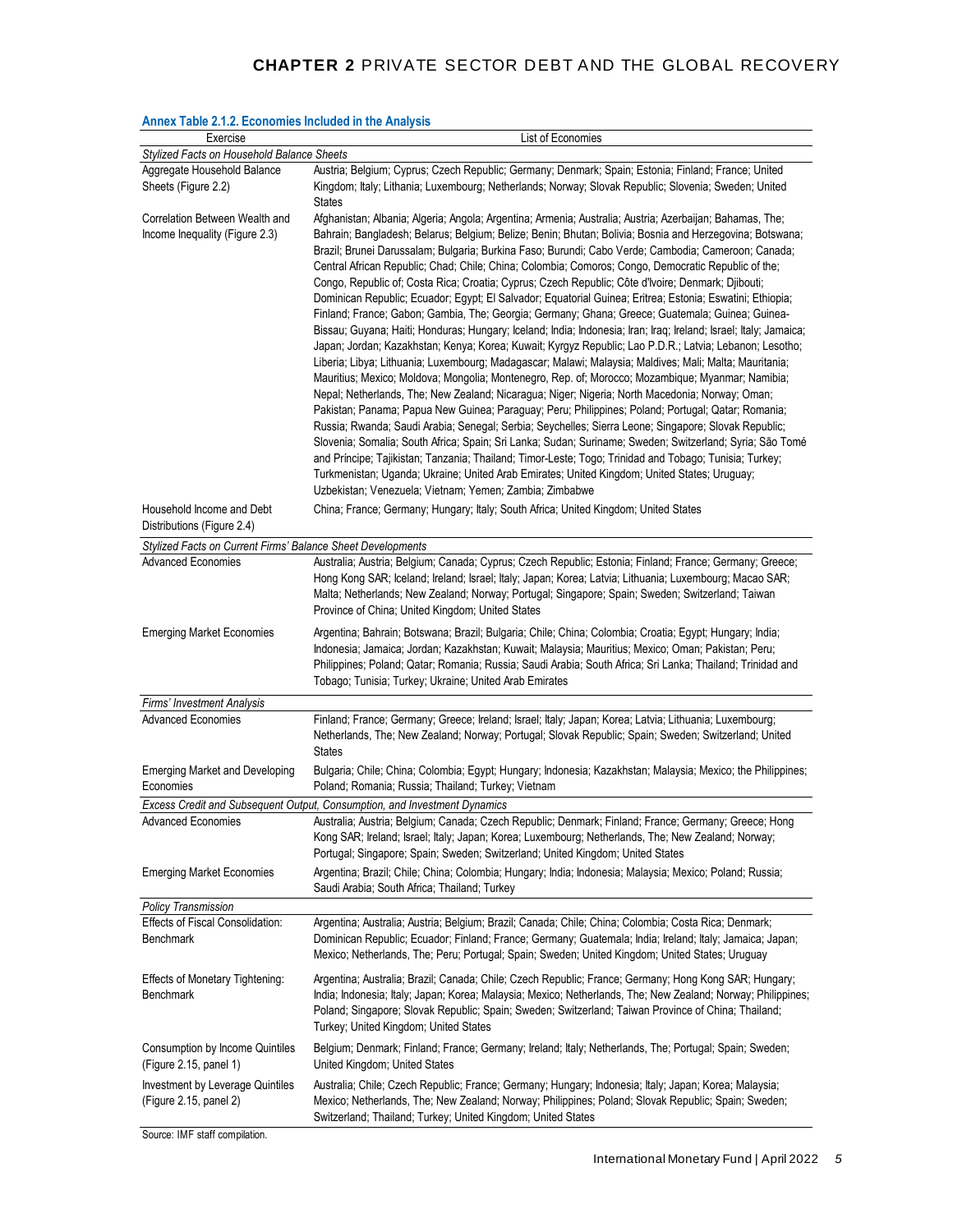## **Annex 2.2. Nowcasting Household Income and Debt Distributions**

## **Conceptual Framework**

We wish to nowcast the joint distribution of household income and debt in 2020. To do this, we build and train a nowcasting algorithm to predict this joint distribution for an earlier year when the nowcast can be compared to actual household survey microdata. The training is done by minimizing the squared distance of the actual joint density at some time  $s + 1$  with our nowcast of the distribution based on the previous survey wave conducted at time  $s$ . Specifically, our objective function is given by

$$
\min \iint [f(y, l|t = s + 1) - \hat{f}(y, l|t = s)]^2 dl dy, \tag{A.2.2.1}
$$

where y and l are log household income and debt and  $f(y, l)$  denotes their joint pdf. We also make explicit that this distribution depends on whether households have any debt  $q = 1[L > 0]$ , with  $L = \exp(l)$ , and on macroeconomic and financial data z

$$
f(y, l|t) = \iint f(y, l|q, z, t) dF_q(q|z, t) dF_z(z|t = s).
$$
 (A.2.2.2)

We follow DiNardo, Fortin and Lemieux (1996) and use reweighting and regression adjustment to estimate  $\hat{f}(y, l|t = s)$  in terms of the income and debt distributions observed at time s and the growth rates of macroeconomic variables between  $s$  and  $s + 1$ 

$$
\hat{f}(y, l|t = s) = \iint f(y + \Delta y, l + \Delta l|q, z, t = s)\psi_{q|z}(q, z) dF_q(q|z, t = s)\psi_z(z) dF_z(z|t = s),
$$
\n(A.2.2.3)

where  $\Delta y$  and  $\Delta l$  are the change in y and l between s and  $s + 1$ . Equation (A.2.2.3) also includes the reweighting terms

$$
\psi_{q|z}(q,z) = \frac{dF_q(q|z,t=s+1)}{dF_q(q|z,t=s)} \quad \text{and} \quad \psi_z(z) = \frac{dF_z(z|t=s+1)}{dF_z(z|t=s)},
$$

which are the ratios of conditional mass and density functions of  $q$  and  $z$  respectively between time  $s + 1$  and  $s$ .

Since q is a binary variable and using Bayes' rule,  $\psi_{q|z}(q, z)$  can be re-expressed as

$$
\psi_z(z) = \frac{\Pr(t = s + 1|z)}{\Pr(t = s|z)} \frac{\Pr(t = s)}{\Pr(t = s + 1)}.
$$

The weighting function  $\psi_z(z)$  can be estimated non-parametrically using macro variables z in periods  $s$  and  $s + 1$ , for example with a constant kernel estimator as in Hall, Li and Racine (2007). In practice, we regress the dummy variable  $\tau = 1[t = s + 1]$  on z using a logit estimator so that  $\psi_z(z) = c \exp(z_{k,t}\theta)$ , with constant  $c$ .

## **Identification**

In order to estimate equation  $(A.2.2.3)$ , we make the following two identifying assumptions: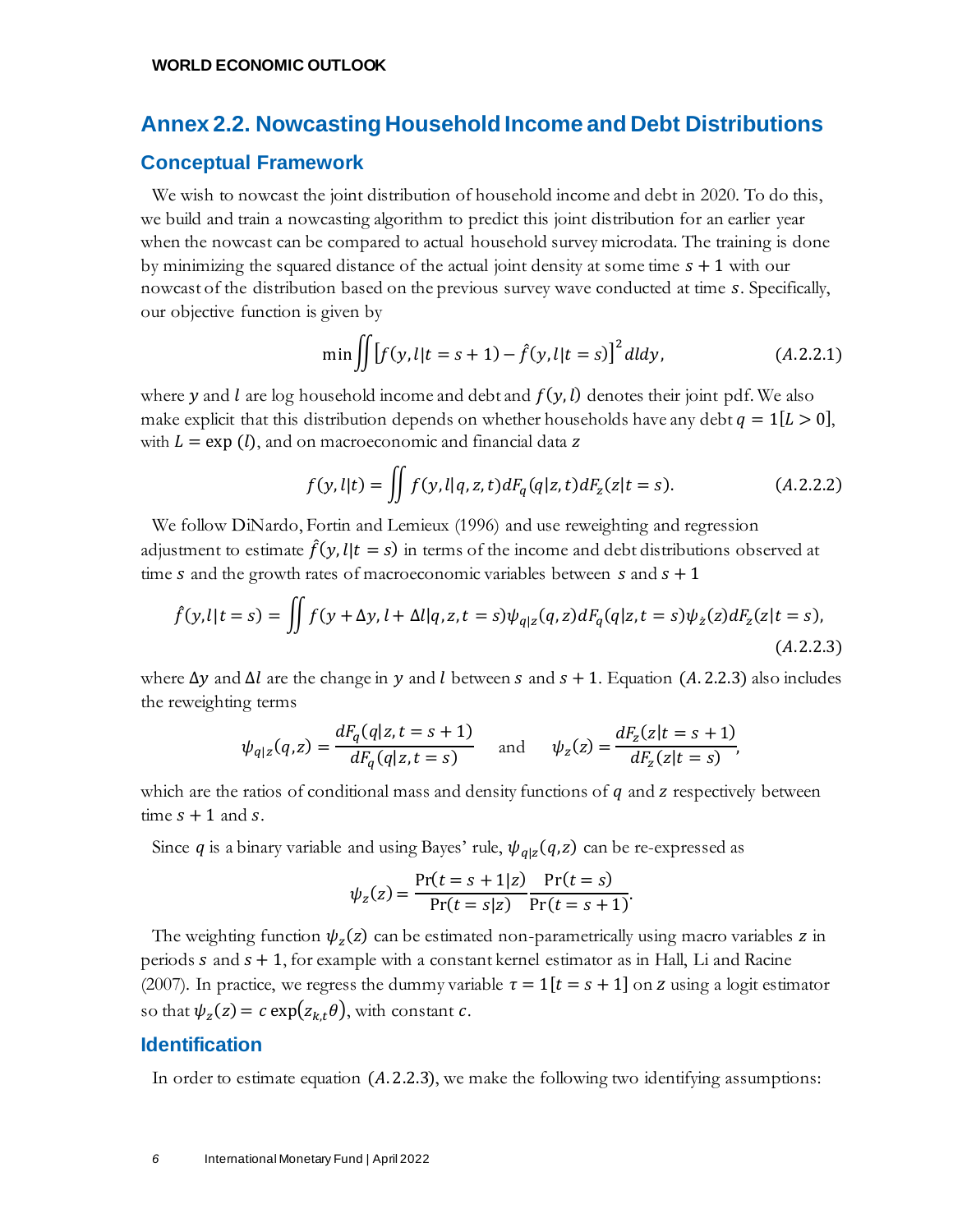*Assumption 1.* Conditional on their indebtedness status  $q$ , changes in household income and debt along the intensive margin can be modeled as a linear function<sup>2</sup> of the growth rates of macroeconomic and financial variables  $\Delta z_{k,t}$ , which include regional, sectoral and time dummies

$$
E\big[\Delta x_{i\in k,t} | q_{i\in k,t} = j, \Delta z_{k,t}\big] = \Delta z_{k,t} \eta_x^j \qquad x = \{y, l\}; j = \{0, 1\}.
$$

*Assumption 2.* Changes in the probability that a household has positive or zero debt can be estimated as a function of the growth rate of observed macroeconomic variables  $\Delta z_{k,t}$ 

$$
E[\Delta \Pr(q_{i \in k} = 1 | \Delta z_{k,t})] = \Delta z_{k,t} \gamma^1 \quad \text{and} \quad E[\Delta \Pr(q_{i \in k} = 0 | \Delta z_{k,t})] = \Delta z_{k,t} \gamma^0.
$$

Using Assumptions 1 and 2, we can express the forecasted joint distribution  $\hat{f}(y, l; t = s)$  as a function of microdata available at time  $s$  and macroeconomic and financial data through time  $s + 1$  as

$$
\hat{f}(y, l|t = s) = \iint \Psi(z, \Delta z) f(y + \Delta z \eta_y, l + \Delta z \eta_l | q, z, t = s) dF_q(q|z, t = s) dF_z(z|t = s),
$$
\n(A.2.2.4)

with  $\Psi(z, \Delta z) = \exp(z\theta) [q(1 + \Delta z\gamma^1) + (1 - q)(1 + \Delta z\gamma^0)].$ 

## **Estimation**

We empirically estimate equation  $(A.2.2.2)$  using a bivariate Gaussian kernel product function

$$
f(y, l|t = s + 1) = \frac{1}{2\pi} \sum_{i \in \{t = s + 1\}} \frac{\omega_i}{h^y h^l} \exp\left[-\frac{1}{2} \left(\frac{y - y_i}{h^y}\right)^2 - \frac{1}{2} \left(\frac{l - l_i}{h^l}\right)^2\right],
$$

where  $\omega_i$  denotes individual household survey weights and  $\{h^y, h^l\}$  are the bandwidths for log household income and debt.

The forecasted density in equation  $(A.2.2.4)$  is estimated using a weighted bivariate Gaussian kernel product function<sup>3</sup>

$$
\hat{f}(y,l|t=s) = \frac{1}{2\pi} \sum_{i \in \{t=s\}} \frac{\omega_i}{h^y h^l} \psi_i \exp\left[-\frac{1}{2} \left(\frac{y - y_i - \Delta z \eta_y}{h^y}\right)^2 - \frac{1}{2} \left(\frac{l - l_i - \Delta z \eta_l}{h^l}\right)^2\right],
$$

with the parameter vector  $\Gamma = \{\eta, \gamma, \theta\}$  chosen to minimize equation. (A.2.2.1).<sup>4</sup>

#### **Implementation**

We assign households to  $k$  groups defined by region and industry of work of the first and second earners in each household.<sup>5</sup> We then match households by group to a set of observable macroeconomic variables, including GVA and GDP, employment, unemployment, labor

<sup>&</sup>lt;sup>2</sup> We use splines to increase flexibility and explanatory power of the macro and financial variables  $z_{kt}$ .

<sup>3</sup> DiNardo, Fortin and Lemieux (1996) use a univariate weighted Gaussian kernel function to estimate wage distributions in the US.

<sup>4</sup> The algorithm also constrains the total change in income and debt to match published statistics for 2020.

<sup>5</sup> Observations where industry is not observed, for example because respondents do not work, are assigned to a residual group.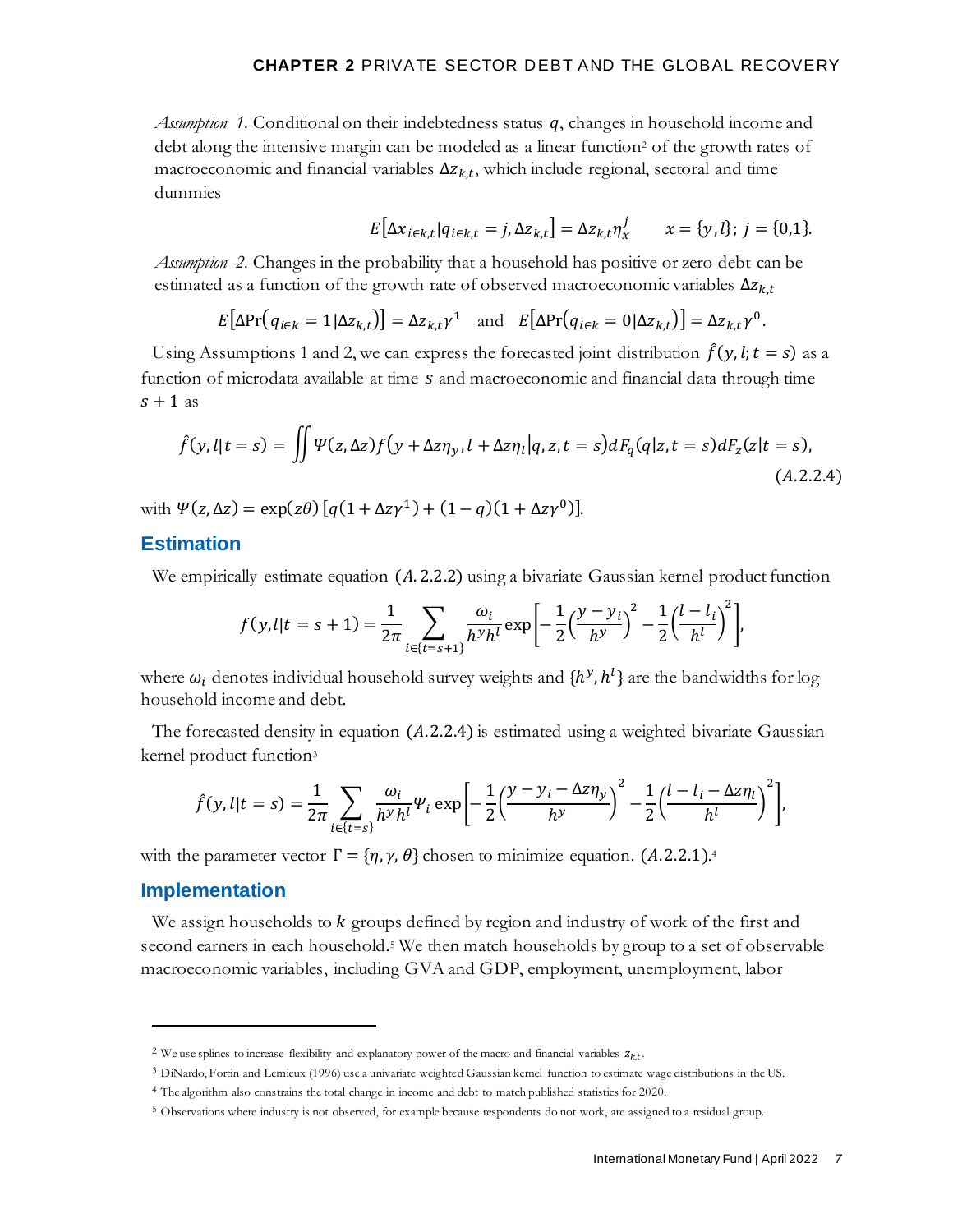compensation, house volume sales and prices and bank loans at the regional and industry levels. <sup>6</sup> We also include region and sector fixed effects.

**Income and Debt**

The procedure then involves training the algorithm on an initial wave of the household survey to predict the joint distribution of household income and debt for the subsequent wave. The same model coefficients are then used to nowcast the distribution in 2020 based on aggregate changes in macro and financial variables through 2020. The performance of the algorithm can be assessed by comparing the 2018 nowcast curves to the actual 2018 kernel densities for income and debt (Figure 2.2.1).

Importantly, our identifying assumptions rely on regional and industry-level economic variation to predict changes in income and debt for individual households. The advantage offered by these data is that they are published with a much shorter lag than household survey data, which allows us to extrapolate the microdata until 2020.

Finally, since household microdata



**Annex Figure 2.2.1. Nowcasting the Joint Distribution of** 

vintages vary by country, we adjust the estimated changes in debt ratios from the nowcasted estimates to match the aggregate change between 2019 and 2020. This is done by subtracting from the nowcasted changes the aggregate change between the last year of microdata—2016 for Italy, 2017 for France, United Kingdom, Germany, Hungary and South Africa, and 2018 for China—and 2019.

# **Annex 2.3. Firms' Investment Analysis**

## **Methodology**

Following Albuquerque (2021), we estimate the following *unconditional equation* at the firm-level in a local projection framework. The sample covers 21 advanced and 17 emerging market and developing economies, over the timeframe 1998–2018:

$$
k_{it+h} - k_{it-1} = \beta_1^h \Delta_3 L e v_{i,t-1} + \beta_2^h X_{it-1} + \alpha_i^h + \mu_{cst}^h + \epsilon_{csit}^h \tag{A.2.3.1}
$$

<sup>6</sup> The specific variables vary by country depending on their availability.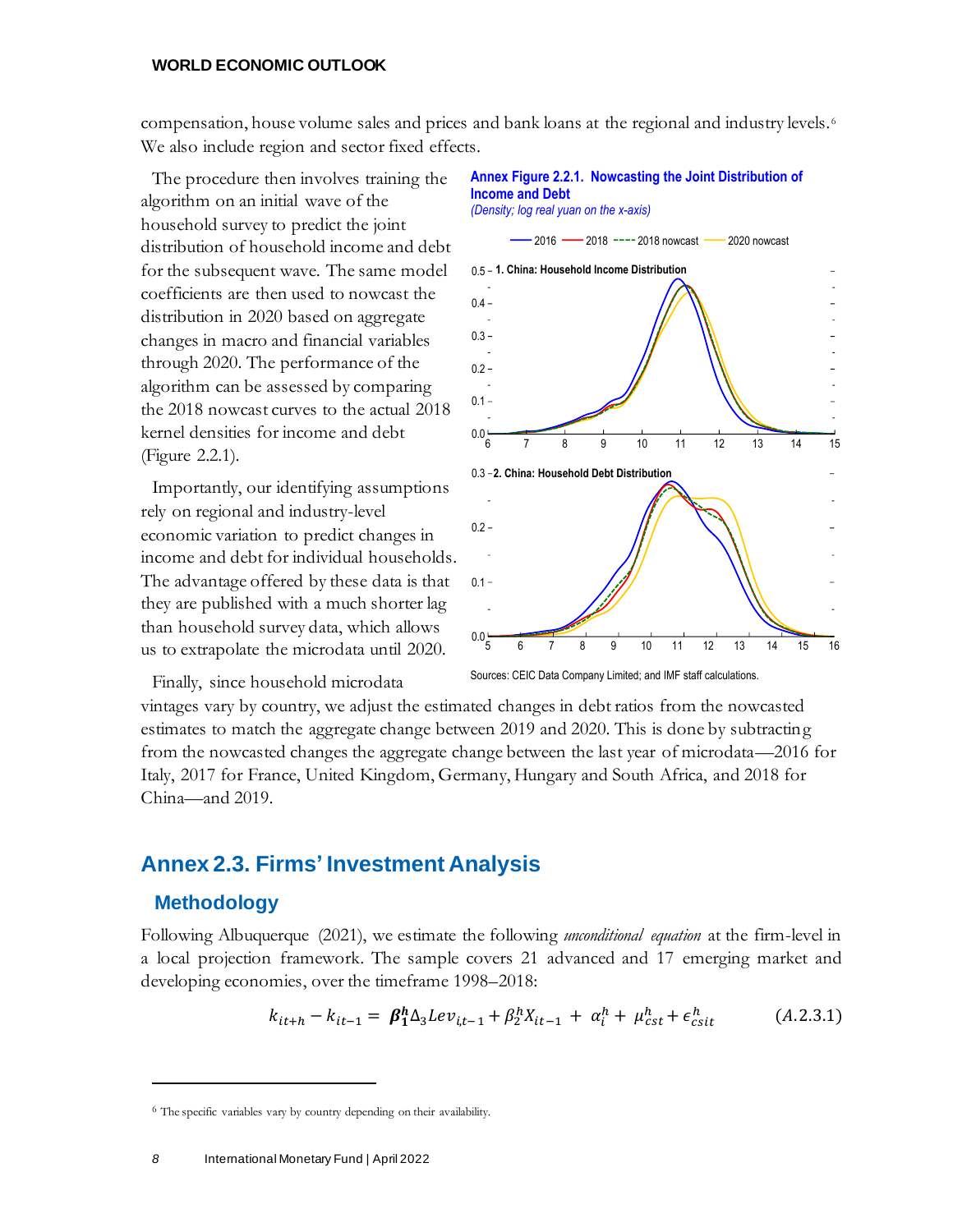The dependent variable is the firms' cumulative investment ratio in tangible fixed assets at different horizons  $h=0,...5.7$  $\Delta_3Lev_{i,t-1}$  is the firms' leverage buildup, defined as the three-year change in debt-toassets  $(Lev_{i,t-1} - Lev_{i,t-4})$  and standardized over the entire sample to ease the interpretation,  $X_{it-1}$  is a vector of lagged firm level controls (liquidity ratio, leverage, revenue growth, size, ICR and the dependent variable). The specification includes firms fixed effects. Thus, the firms' leverage buildup captures leverage accumulation above firms' average debt-toassets. Sector-country-year fixed effects allow to pin down the partial equilibrium effect of credit booms by absorbing other time-varying confounding factors and general equilibrium forces at play. Finally, robust standard errors are clustered at firm level.

**Annex Figure 2.3.1. Unconditional Effect of Firms' Leverage Buildup on Investment Ratio**

*(Cumulative percentage points)*



Sources: Bureau van Dijk Orbis; and IMF staff calculations. Note: Shaded areas represent 90 percent confidence intervals. The figure reports firms' investment ratio response to a one-standard-deviation change in leverage buildup.

The key parameter of interest is  $\beta_1^h$ , which captures the unconditional sensitivity of investment ratio to firms' leverage buildup over a five-year horizon. As illustrated in Annex Figure 2.3.1, investment ratio drops relatively more in EMDEs, consistently with the evidence found using country-level data, where investment spending decreases following a one percent of GDP persistent rise in debt-to-GDP. Following a one-standard-deviation change in cumulated leverage, investment ratio decreases by almost 1 percentage points at impact in advanced economies and 1.7 percentage points in emerging economies. While in the former the cumulated loss gradually decreases after the first year, in EMDEs, the cumulated effect on firms' investment ratio leads to permanent effects on the tangible capital stock. As underlined in Albuquerque (2021), the inclusion of pre-determined firms' controls in the specification reduces concerns that the observed behavior of firm's investment ratio is driven by other factors than leverage accumulation.

To estimate the *contribution of vulnerable firms*, the unconditional equation (A.2.3.1) is augmented to include the interaction between excess leverage accumulation with the vulnerable dummy  $(I_{it})$ , constructed as described in Online Annex 2.1. To control for heterogeneity between vulnerable and non-vulnerable firms via channels other than leverage buildup, the dummy is included by itself as well as interacted with the other covariates.

$$
k_{it+h} - k_{it-1} = \beta_1^h \Delta_3 L e v_{i,t-1} + \beta_2^h \Delta_3 L e v_{i,t-1} * I_{it} + \beta_3^h X_{it-1} + \beta_4^h X_{it-1} * I_{it} + \beta_5^h I_{it} + \alpha_i^h
$$
  
+  $\mu_{cst}^h + \epsilon_{csit}^h$  (A.2.3.2)

<sup>7</sup> Although intangible capital is another important aspect to consider, it is out of the scope of this analysis.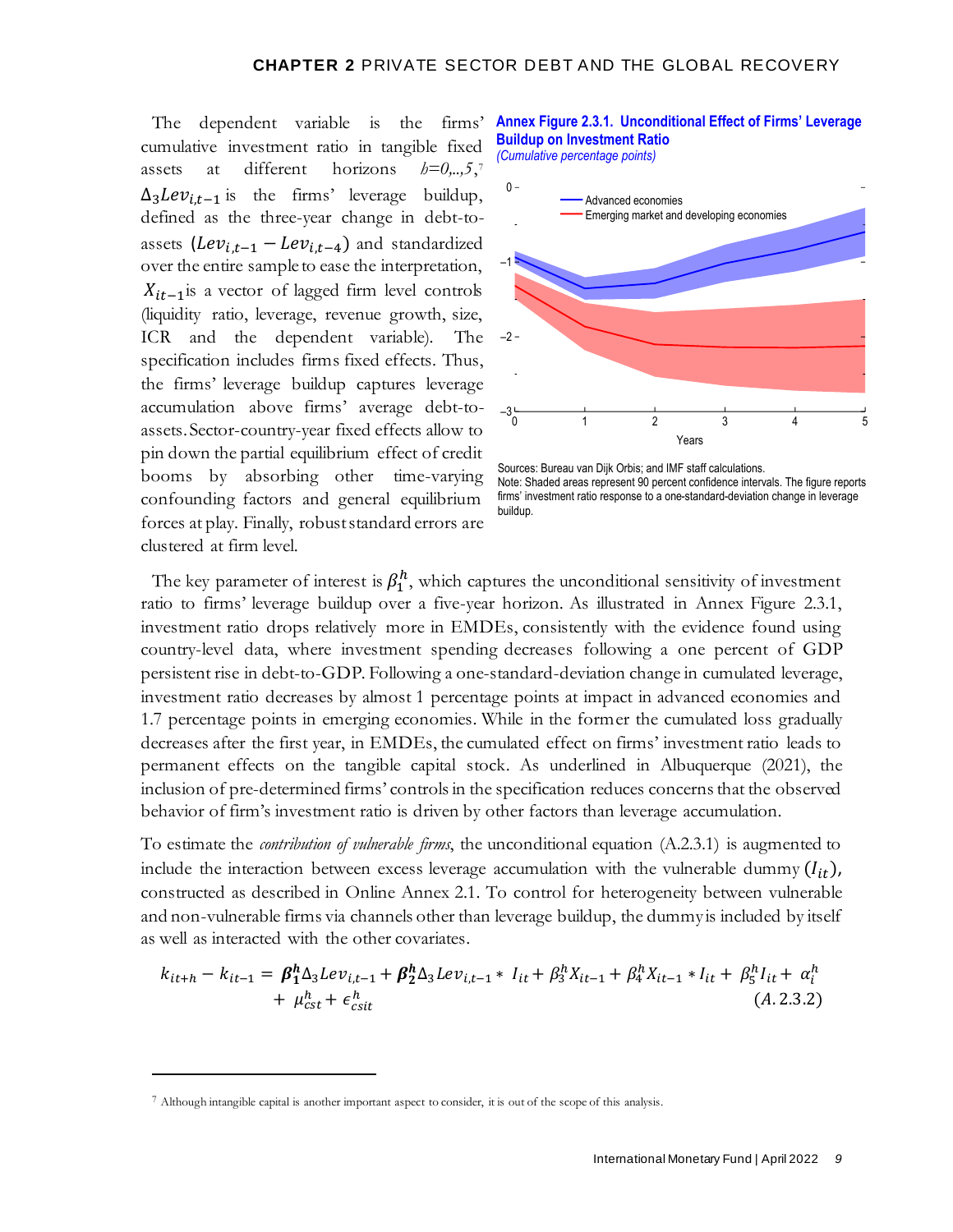Results are reported in Figure 2.12, panel 1 and 2 in the main text, for AEs and EMDEs respectively. For both advanced and emerging market economies, mostof the effect is attributable to vulnerable firms and is measured by  $\beta_1^h + \beta_2^h$ .

As robustness check, we identify vulnerable firms pooling firms across time within sector and country group to additionally account for structural differences between advanced and emerging markets economies. Finally, we use an alternative definition of vulnerable firms similar to Albuquerque (2021). The dummy equals one if, at time *t*, firm's leverage is in the top quartile of the sector leverage distribution, and in the bottom quartile of the sector liquidity ratio distribution; zero otherwise. In both cases, results are consistent with the baseline analysis.

Finally, the role of *insolvency and reorganization proceedings* in preventing a large drop of investment is analyzed using the same specification as in (A.2.3.2) above but replacing the dummy indicator by a country level one based on the cross-country distribution of the newly created IMF crisis preparedness (Araujo and others 2022). The indicator captures the existence and availability of a comprehensive set of legal tools and institutions relevant for restructuring and insolvency proceedings in response to systemic crises, and it is based on five sub-indicators: out-of-court restructuring, hybrid restructuring, reorganization, liquidation, and institutional framework. 8 Figure 2.13, in the main text, compares the cumulated response of investment ratios to firms' leverage buildup for firms located in countries with well-prepared insolvency systems in place versus firms in jurisdictions with shortcomings in crisis preparedness. As illustrated by the cumulative investment ratio response, inadequate insolvency and restructuring proceedings account for most of the long-term decline in the stock of tangible capital.

## **Annex 2.4. Credit-Output Dynamics**

*Excess Credit and Subsequent Macroeconomic Dynamics.* Little consensus exists among economists on an operational concept of private *excess credit*—leverage buildup that leads to subsequent deleveraging pressures (Dell'Ariccia and others 2016). Here we define excess credit (excess credit<sub>i,t</sub>) as the cyclical component of the Hamilton filter (Hamilton 2018) which we use to disentangle secular trends—associated with financial deepening—from cyclical changes.<sup>9</sup> To improve the noise-to-signal ratio and focus on large and persistent credit cycles, we compute a three-year trailing average of the cyclical component that is then used in local projections in the spirit of Jordà (2005) to quantify the impact of excess credit on future output, consumption, and investment. This is comparable to other approaches such as Mian, Sufi, and Verner (2017). Country-level measures of excess credit are used in a panel of 43 countries (27 advanced economies, AEs, and 16 emerging market and developing economies, EMDEs) for with an unbalanced time coverage from 1969 to 2020 with time- and country-fixed effects for each projection horizon.

<sup>&</sup>lt;sup>8</sup> For further discussion on the construction of the indicator, tailored policy recommendations and the value of the indicator for the full set of countries, also the ones not included in this analysis, refer to Araujo and others (2022).

<sup>&</sup>lt;sup>9</sup>In an ideal empirical setting, we would be able to identify instruments for excess credit buildups across a broad range of countries and timeperiods. Due to data constraints, the chapter instead relies on three-year trailing average of the Hamilton-filtered excess credit.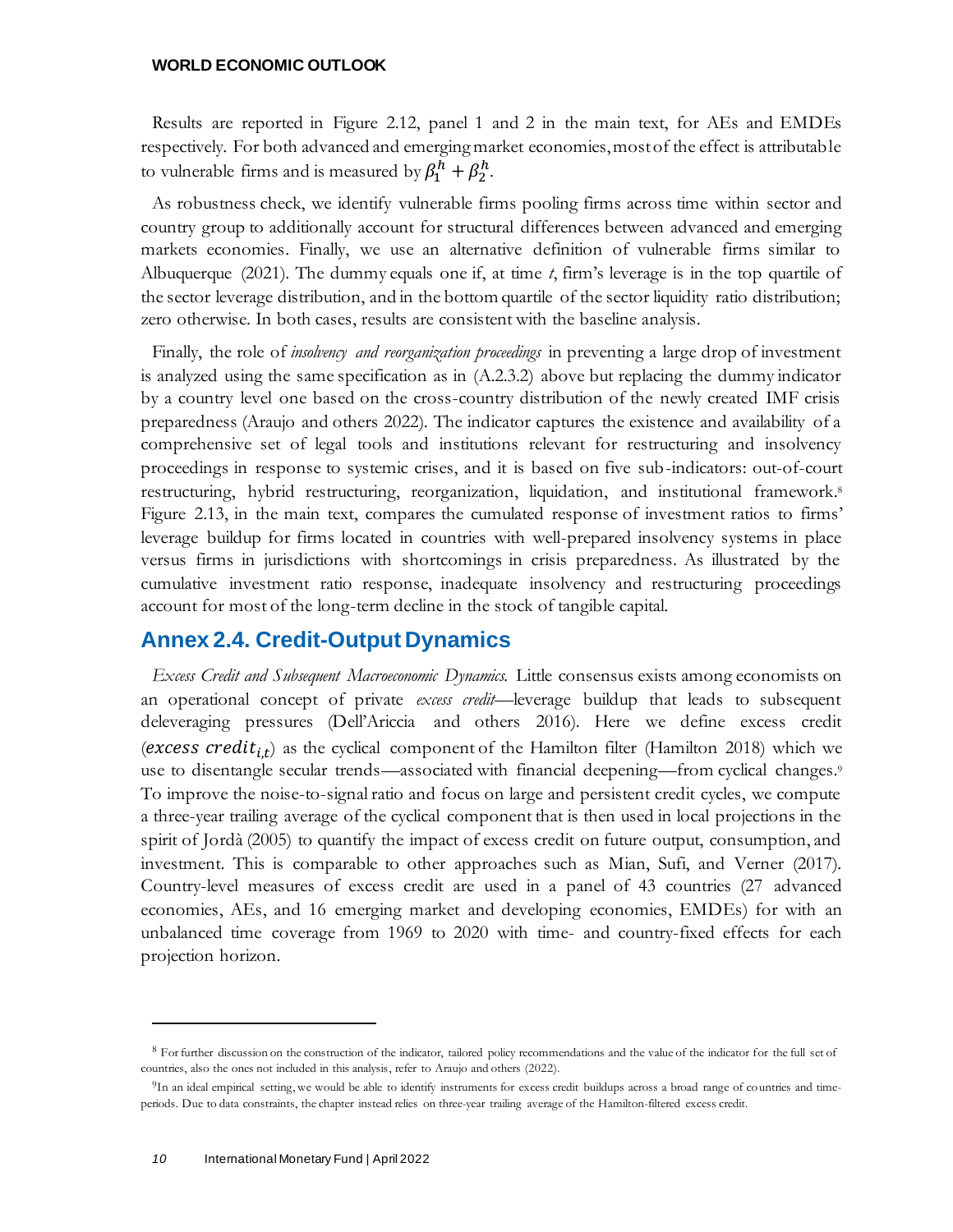The two country groupings for which the empirical exercises are conducted are the IMF World Economic Outlook sub-groups "Advanced Economies" (AEs) and "Emerging Market and Developing Economics" (EMDEs) that have data on credit, fiscal space, and wealth inequality available. The list of economies in the sample is provided in Annex Table 2.1.2. The local projection equation is defined as:

$$
\Delta y_{i,t+h|t-1} = \mu_i^h + \beta^h \cdot excess\,credit_{i,t} + v_t^h + \varepsilon_{i,t+h} \tag{A.2.4.1}
$$

where the left-hand-side variables are the cumulative percent change from  $t - 1$  to  $t + h$  with  $h = 1, 2, ..., 5$ 

$$
\Delta y_{i, t+h|t-1}^{(k)} = 100 \cdot \left( \frac{y_{i, t+h}^{(k)} - y_{i, t-1}^{(k)}}{y_{i, t-1}^{(k)}} \right)
$$

and where k is either output, consumption, or investment. The figures 2.9–2.11 in the chapter visualize the  $\beta^h$  and their confidence intervals for the different projection horizons and can be interpreted as the cumulative change in left-hand-side variable to a one-percentage point increase in the credit-to-GDP ratio.

*Differential Fiscal Position Credit-Output-Dynamics.* Measuring the fiscal position is a science in and of itself. IMF (2018) uses a multi-dimensional framework that incorporates country-specific factors and judgements. Such assessments are not available for a sizeable cross-country panel of historical data. This subsection computes the fiscal position based on six indicators: (1) general government gross debt, (2) primary balance, (3) fiscal balance  $- (1) - (3)$  as percent of GDP – (4) cyclically-adjusted balance as a percent of potential GDP, (5) general government gross debt and (6) fiscal balance as percent of average tax revenues. These six indicators (Kose and others 2017) jointly reflect government's pre-existing debt stock, relative to overall output and relative to the government's revenue generating capacity and its fiscal cost of existing debt. While by no means an in-depth, country specific assessment of fiscal position, these six ratios taken together proxy for an economy's ability to undertake discretionary fiscal policies. The fiscal indicator used in the chapter's analysis is a proxy for the fiscal position based on a principal component of those six indicators. The first principal component explains about 60 percent of the variation in the data. Within year the data is sorted into quartile bins and the dynamics credit-output are contrasted between economies with weak and strong fiscal position classified by the principal component proxy. The resultant differential cumulative output responses for the two groups of economies, contrasting the response of the quartile with the strongest fiscal position and the weakest fiscal position after three years are presented in Figure 2.10.

*Differential Wealth Inequality Excess Credit-Output-Dynamics.* Figure 2.11 displays the household credit output dynamics for two different sets of economies with high and low wealth concentrations respectively. The group of advanced economies is split into two subgroups: First, one where the dissaving of the bottom 50 percent over a trailing three-year moving average had been highest, those are the economies that are, by that flow-based proxy, most unequal in terms of their wealth. Second, those economies where the dissaving of the bottom 50 percent over a trailing three-year average had been lowest. Note that in Allen, Kolerus, and Xu (2022) the bottom 50 percent households always dissave.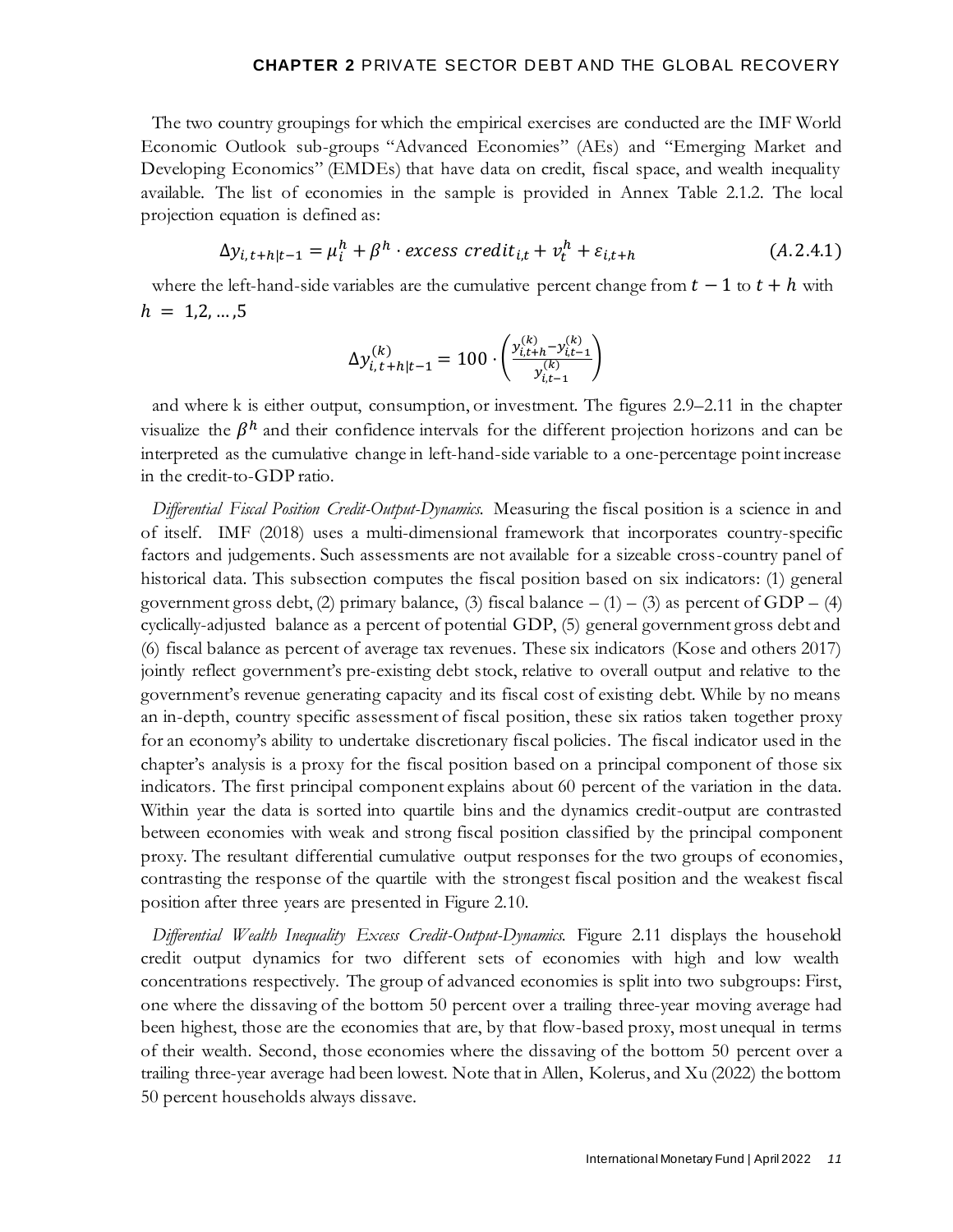*Robustness Checks.* A couple of exercises to check on the robustness of the results were implemented. For the baseline results we also consider a credit-to-GDP ratio where the GDP figure is lagged by one year to ensure that results are not driven by abrupt movements in the denominator. For the fiscal space exercises, variations that included variables about the maturity structure ("Sovereign debt average maturity, years", mnemonic *avglife* in the World Bank Fiscal Space Database) and currency denomination ("General government debt in foreign currency, percent of total", mnemonic *fxovsh* in the World Bank Fiscal Space Database) as part of the principal component fiscal position classification. Another variant of the robustness checks was to include a long-term interest rate differentials vis-à-vis the United States using the "Long-term bond yield (Percent, Units)" in the IMF WEO database. Due to data limitations these robustness checks reduce the sample coverage, but the overall results are little changed. They are available upon request.

# **Annex 2.5. Effectiveness of Countercyclical Policies in the Presence of High Private Debt**

This section analyses how private-sector debt affects the transmission of fiscal and monetary policies, with a focus on the effects for heterogeneous households and firms, with weaker and stronger balance sheets. Using fiscal policy shocks and monetary policy shocks that have been validated in previous cross-country studies, the effects of fiscal and monetary policy on real GDP are first estimated using local projections:

 $y_{i, t+h} - y_{i, t-1} = \mu_i^h + X_{i, t} \gamma^h + s_{i, t} \beta^h +$  $v_t + \varepsilon_{i,t+h}$ ,  $s \in \{f is cal, monetary\}$  $(A.2.5.1)$ 

where the dependent variable of interest is the change in real GDP over various horizons, *h*;  $\mu_i$  and  $\nu_t$  are country fixed effects and year dummies, respectively; and  $s_{i,t}$  is the annual fiscal or monetary policy shock. The coefficient  $\beta^h$  measures the cumulative response of real GDP in year *t+h* to a policy shock in year *t*. Robust standard errors are clustered by country.

**Annex Figure 2.5.1. Effects of Macro Policy Tightening** *(Percent change)*



Sources: Consensus Economics Inc.; Guajardo, Leigh, and Pescatori (2014); and IMF staff calculations.

#### Note: Shaded areas represent 90 percent confidence intervals.

#### **Fiscal and monetary transmission: aggregate data benchmark**

The fiscal shocks employed are fiscal consolidations from Chapter 2 of the 2021 External Sector Report, who use a narrative approach to identify exogenous changes in government spending or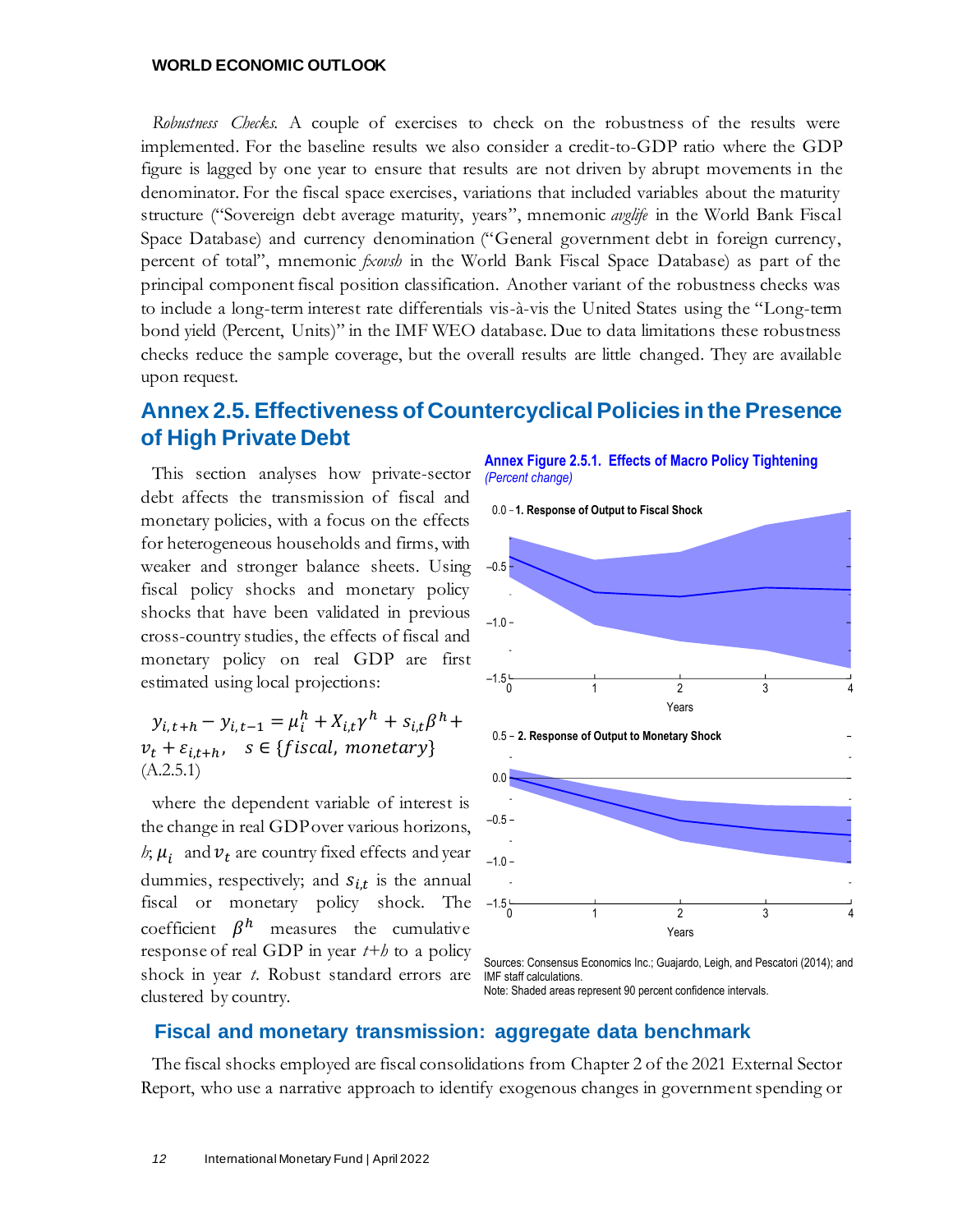taxes. The sample consists of 31 countries, half AEs and half EMs, from 1978 to 2019. Monetary policy shocks are constructed from forecast errors for the short-term (3-month) interest rate as in Furceri, Loungani, and Zdzienicka (2016). That is, unanticipated changes in the policy rate (proxied by 3-month interest rates) are calculated as the forecast error ( $FE^r_{it}$ ). This is the difference between the actual short-term rate at the end of the year and the rate expected by analysis as of the beginning of October (3-months prior) for the same year. For each country, the interest rate forecast error is then regressed on the forecast errors for real GDP growth and inflation, calculated in the same manner. The residuals then capture the unanticipated movements in the rate that are not driven by news about economic activity.

$$
FE_{it}^{r} = \alpha_i + \beta_i FE_{it}^{r} + \gamma_i FE_{it}^{r} + \varepsilon_{it} \qquad (A.2.5.2)
$$

Data needed to calculate  $FE_{it}^r$  is available for 31 countries, 21 AEs and 12 EMs, which thus make up the benchmark sample for the analysis for monetary tightening. For the United States, the resulting monetary policy shocks are very similar to an (annualized version) of the Romer and Romer (2004) monetary shocks.

Annex Figure 2.5.1 shows the *benchmark results*. The effects of fiscal and monetary policy estimated using these shocks are similar to that seen in the literature. A 1 percent of GDP fiscal consolidation leads to 3/4 percent decline in output after 2 years, which is the peak effect (Panel A). In panel 2, a 100 basis points monetary policy tightening leads to a ½ percent decline in output after 2 years, increasing to  $\frac{3}{4}$ percent decline in year 4. Both the size and lagged impact of the monetary tightening are in line with the literature.<sup>10</sup>





Sources: Consensus Economics Inc.; IMF, Global Debt Database; and IMF staff calculations.

Note: Shaded areas represent 90 percent confidence intervals. The *x*-axis indicates the number of years after the monetary policy shock.

*High aggregate private debt.* The analysis then investigates whether the policy transmission is affected by the level of aggregate private-sector debt. This is done by including an interaction term equal to 1 when private debt-to-GDP is in the top-quartile of observations for each country. That is

$$
y_{i,t+h} - y_{i,t-1} = \mu_i^h + X_{i,t} \gamma^h + s_{i,t} I_{i,t} \beta_A^h + s_{i,t} (1 - I_{i,t}) \beta_B^h + v_t + \varepsilon_{i,t+h}
$$
  
(A.2.5.3)

where  $I_{it}$  =1 if private debt to GDP is in the top quartile of observations for each country. This is similar to the approach of Ramey and Zubairy (2018), April 2020 WEO Chapter 2, and others who study the state-dependence of multipliers, testing the hypothesis that the effect of fiscal

 $10$  See Coibion (2012) for a comparison on the effects of different approaches to calculating and estimating the effects of monetary policy shocks for the US.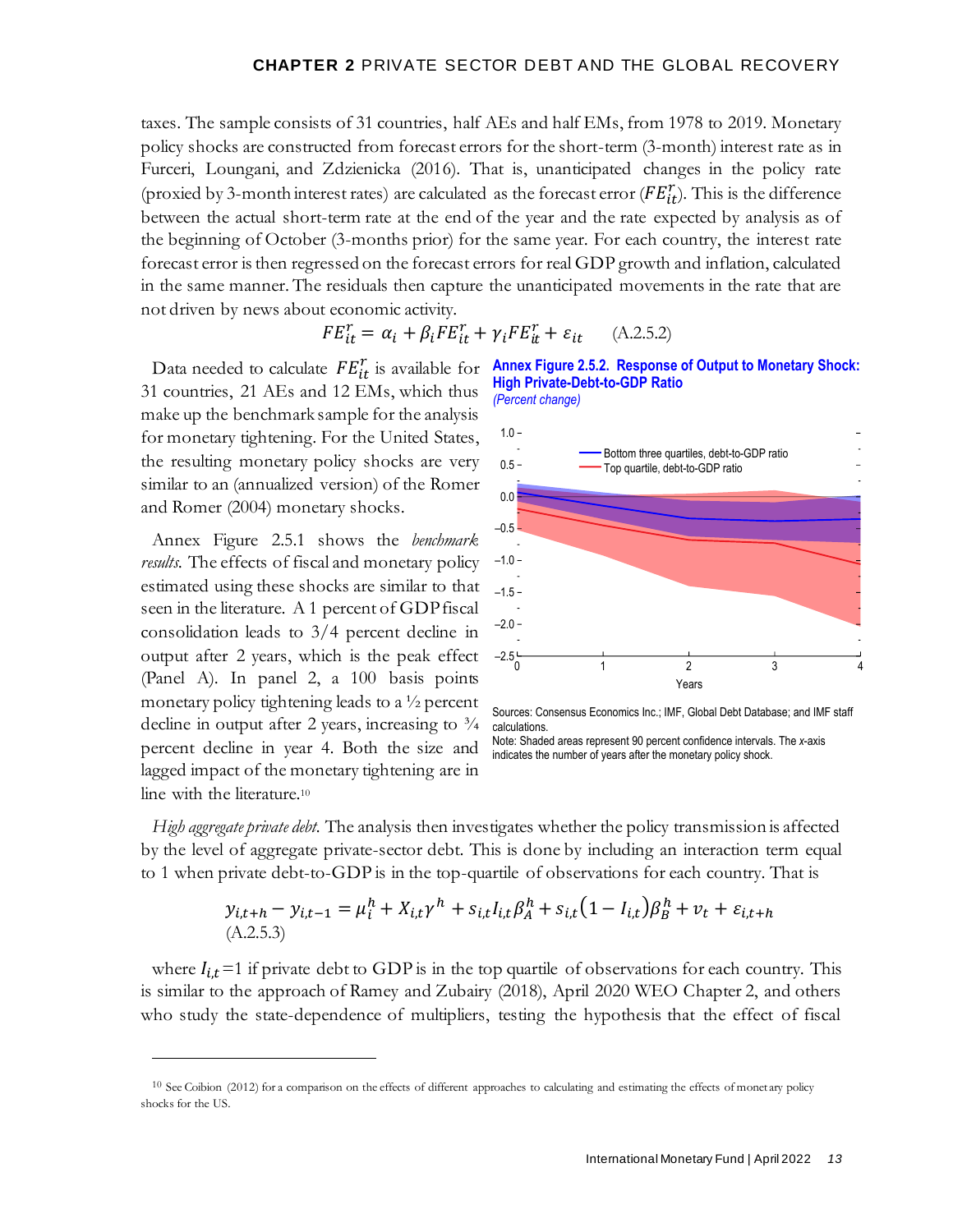stimulus is larger during recessions. In our analysis, we control for the output gap to account for this form of state-dependence, among other control variables.

Figure 2.14 in the main text shows that the estimated effects of a fiscal consolidation are larger when private debt-to-GDP is in the top quartile. Annex Figure 2.5.2 shows both the interaction term,  $\beta^h_A$ , following a monetary policy shock, and  $\beta^h_B$  which represents the effect when debt-to-GDP is in the bottom three quartiles The estimated interaction term is negative, suggesting a larger contraction following the shock, but not statistically significant.

#### **Fiscal and monetary transmission: importance of heterogeneity**

*Transmission of policies to heterogeneous households and firms.* Recent studies have more explicitly recognized that the effects of macroeconomic policy will depend on the characteristics of households and firms. See the main chapter text for a discussion of how household and firm heterogeneity affects their responsive to policies.

The empirical analysis in this subsection uses two main datasets. For *households*, data from Allen, Kolerus, and Xu (2022), on consumption by quintiles of income. That is, for each country and year in the sample, the consumption of the lowest income group of households – the lowest quintile of household income – is calculated, and the consumption of the next four income quintiles is calculated. Since the data do not allow for a complete and regular picture of household balance sheets, consumption by debt-quintiles cannot be constructed. There is generally a positive relationship between income level and net worth across households, however (Figure 2.4 in the main text). Once this data is combined with the policy shocks, the sample consists of 13 countries from 1990 onwards. For *firms*, similar data on investment is built using the Bureau van Dijk Orbis dataset. Firms are sorted into quintiles by their leverage (debt-to-assets ratio) and then the real capital stock of firms in each group is aggregated. Once this data is combined with the







Sources: Allen, Kolerus, and Xu (2022); Bureau van Dijk Orbis; and IMF staff calculations.

Note: In panel 1, the bars represent the estimated effect of a monetary policy tightening shock of 100 basis points on the consumption of five groups of households, according to their income levels, 2 years after the shock. In panel 2, the bars represent the estimated effect of a fiscal consolidation shock of 1 percent of GDP on the real investment of five groups of corporate, according to their leverage ratios. The *x*-axis indicates the quintile of corporate leverage. Error bars denote 90 percent confidence intervals. Statistically significant differences between the lowest income quintile in panel 1 (and highest leverage quintile in panel 2) and other quintiles at the 1, 5, and 10 percent confidence levels are denoted, respectively, by \*\*\*, \*\*, \*.

policy shocks, the sample consists of 20 countries from 1997 onwards for fiscal policy, and 25 countries from 1997 onwards for monetary policy.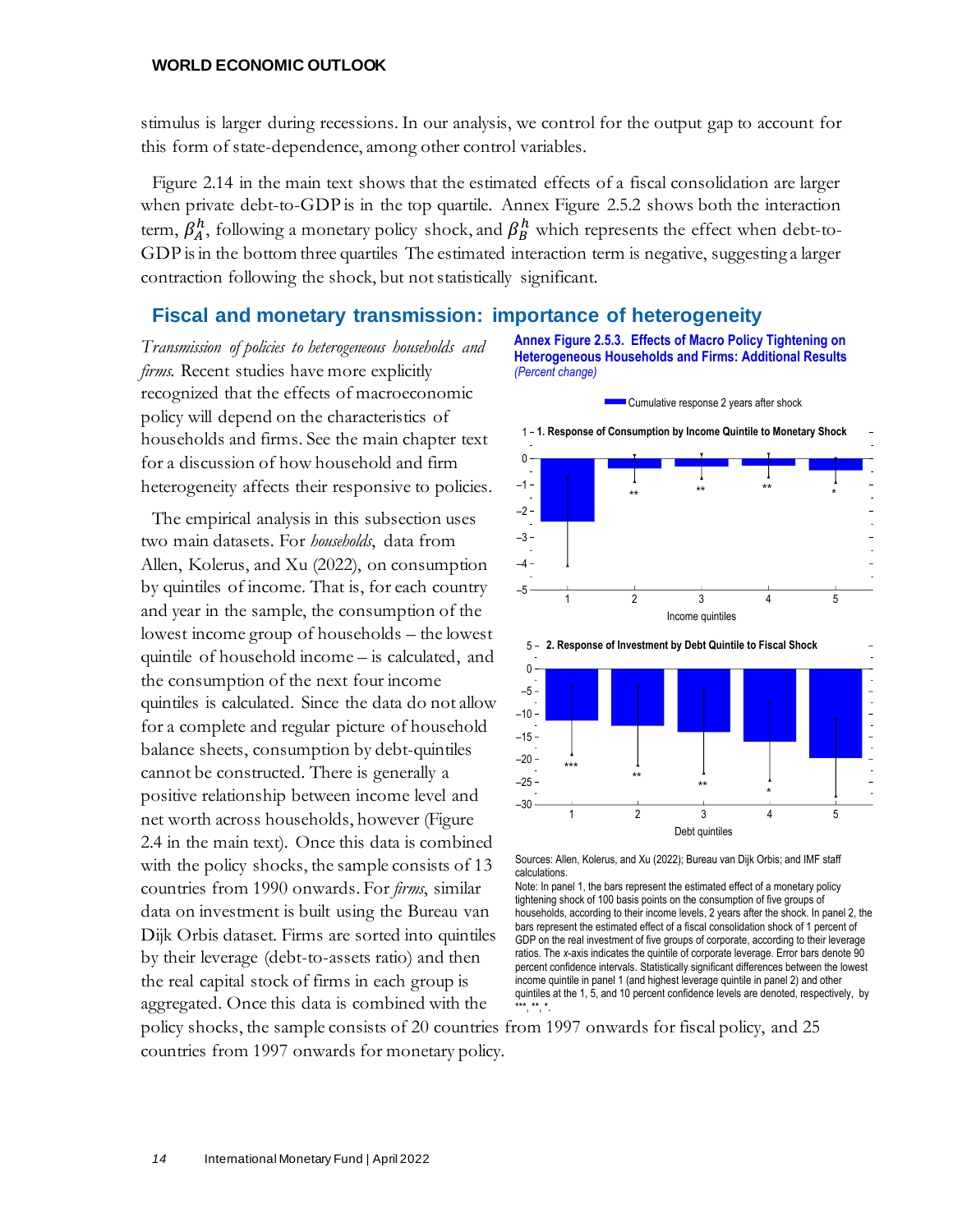The empirical specification is similar to the benchmark specification in equation A.2.5.1 , except that the dependent variables of interest are now (1) household consumption for each income quintile, and (2) corporate investment for each leverage quintile.

$$
c_{ij,t+h} - c_{ij,t-1} = \mu_{ij}^h + X_{i,t} \gamma_j^h + s_{i,t} \beta_j^h + v_t + \varepsilon_{ij,t+h} \quad , \quad j = 1,2,3,4,5 \quad \text{(A.2.5.4)}
$$
\n
$$
k_{ij,t+h} - k_{ij,t-1} = \mu_{ij}^h + X_{i,t} \lambda_j^h + s_{i,t} \delta_j^h + v_t + \eta_{ij,t+h} \quad , \quad j = 1,2,3,4,5 \quad \text{(A.2.5.5)}
$$

Equation A.2.5.4 is estimated following a seemingly unrelated regression (SUR) approach, to account for potential correlation of residuals across quintiles, with robust standard errors clustered by country. Equation A.2.5.5 is also estimated as a SUR.

Figure 2.15 in the main text shows that, as expected, fiscal consolidation has the largest effect on the consumption of lower-income households, and monetary tightening negatively affects corporate investment for the most-leveraged corporates. Annex Figure 2.5.3 shows the effects of monetary policy on consumption and fiscal policy on investment. As with fiscal policy, monetary policy has the largest effect on the consumption of the lower-income quintile. Fiscal policy affects corporate investment negatively for all quintiles of leverage, but more so for the most leveraged quintile.

*Macroprudential policy interaction*. The final part of the analysis assesses how macroprudential settings across countries factor into monetary policy normalization. Macroprudential policies have been shown to mitigate the effects of negative financial shocks, though with a cost in good times (April 2020 WEO Chapter 3; Leduc and Natal 2018). At the country level, the analysis uses the index of macroprudential stringency from the IMF's integrated Macroprudential Policy (iMaPP) database. The index, which captures changes in 17 main macroprudential measures, is cumulated over time to measure the relative level of macroprudential policy across countries. This measure is then interacted with the monetary policy shock, for a sample of 31 countries from 1990 onwards:

**Annex Figure 2.5.4. Response of Output to Monetary Shock Interaction with Macroprudential Stringency**  *(Percent change)*



Sources: Consensus Economics Inc.; IMF, iMaPP database; and IMF staff calculations.

Note: The solid line represents the estimated coefficient on the interaction between monetary policy and the level of macroprudential policy; the shaded area represents 90 percent confidence interval. The *x*-axis indicates the number of years after the monetary policy shock.

$$
y_{i,t+h} - y_{i,t-1} = \mu_i^h + X_{i,t} \gamma^h + s_{i,t} \beta^h + s_{i,t} M Pr u_{i,t} \delta^h + v_t + \varepsilon_{i,t+h} \quad (A.2.5.6)
$$

where  $MPru_{i,t}$  is the level of macroprudential regulation. The estimated interaction coefficient is reported in Annex Figure 2.5.4, showing that more stringent macroprudential policy mitigates the negative impact of monetary tightening on output.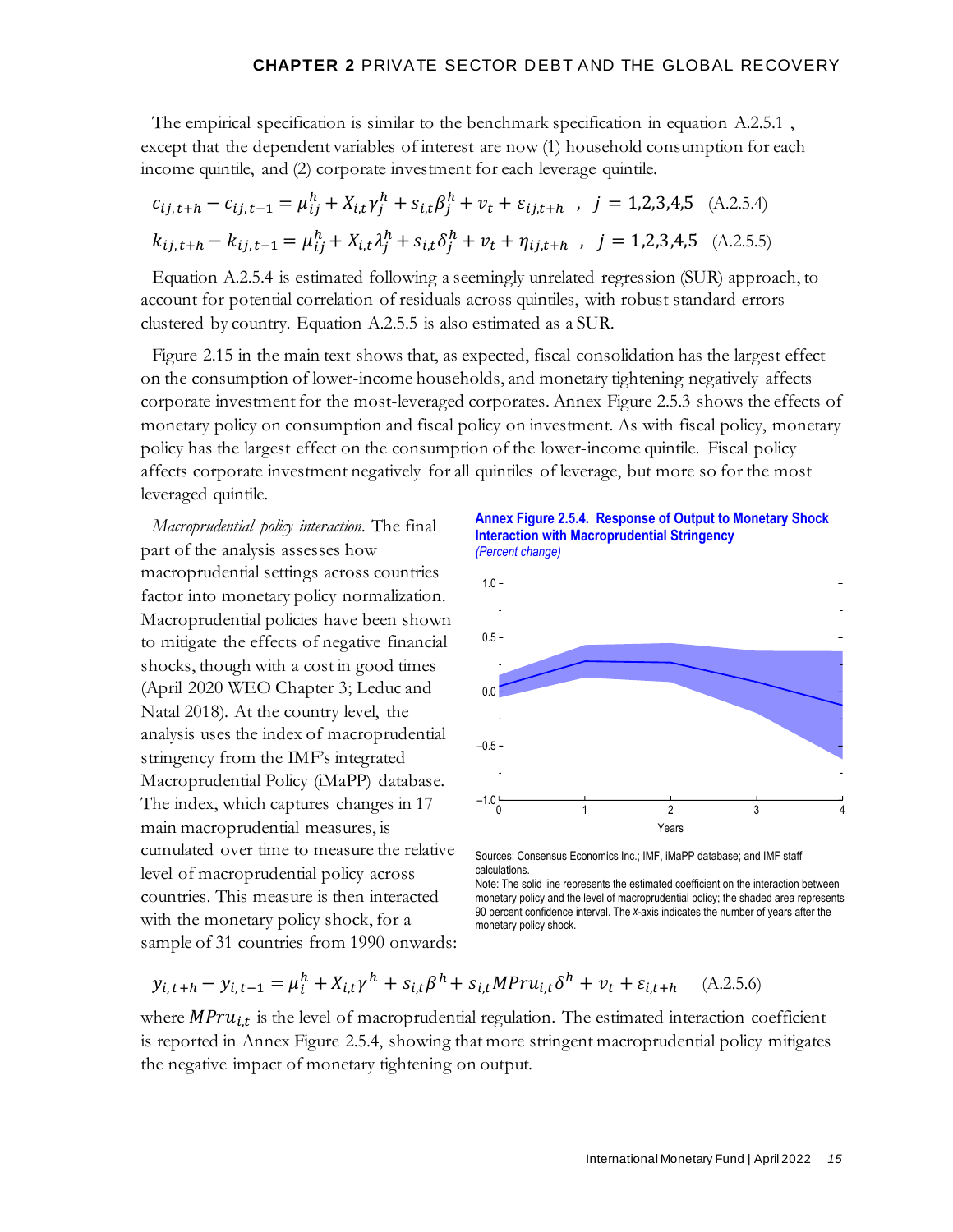## **References**

- Albuquerque, Bruno. 2021. "Corporate Debt Booms, Financial Constraints and the Investment Nexus." Bank of England Working Paper 935, Bank of England, London.
- Allen, Cian, Christina Kolerus, and Ying Xu. Forthcoming. "Saving across the Income Distribution: An International Perspective." IMF Working Paper, International Monetary Fund, Washington, DC.
- Araujo, Juliana, José Garrido, Emanuel Kopp, Richard Varghese, and Weijia Yao. 2022. "Policy Options for Supporting and Restructuring Firms Hit by the COVID-19 Crisis." IMF Departmental Paper 2022/002, International Monetary Fund, Washington, DC.
- Arbatli-Saxegaard, Elif, Melih Firat, Davide Furceri, and Jeanne Verrier. Forthcoming. "US Monetary Policy Spillovers: Evidence from Firm-Level Data." IMF Working Paper, forthcoming.
- Coibion, Olivier. 2012. "Are the Effects of Monetary Policy Shocks Big or Small?" *American Economic Journal: Macroeconomics* 4 (2): 1–32.
- Dell'Ariccia, Giovanni, Deniz Igan, Luc Laeven, and Hui Tong. 2016. "Credit Booms and Macrofinancial Stability." *Economic Policy* 31 (86): 299–355.
- Díez, Federico J., Romain Duval, Jiayue Fan, José Garrido, Sebnem Kalemli-Özcan, Chiara Maggi, Soledad Martinez-Peria, and Nicola Pierri. 2021. "Insolvency Prospects among Small and Medium Enterprises in Advanced Economies: Assessment and Policy Options." IMF Staff Discussion Note 2021/002, International Monetary Fund, Washington, DC.
- DiNardo, John, Nicole M. Fortin, and Thomas Lemieux. 1996. "Labor Market Institutions and the Distribution of Wages, 1973–1992: A Semiparametric Approach." *Econometrica* 64 (5): 1001–44.
- Furceri, Davide, Prakash Loungani, and Aleksandra Zdzienicka. 2016. "The Effects of Monetary Policy Shocks on Inequality." IMF Working Paper 16/245, International Monetary Fund, Washington, DC.
- Guajardo, Jaime, Daniel Leigh, and Andrea Pescatori. 2014. "Expansionary Austerity? International Evidence." *Journal of the European Economic Association* 12(4): 949–968.
- Hamilton, James D. 2018. "Why You Should Never Use the Hodrick-Prescott Filter*." Review of Economics and Statistics* 100 (5): 831–43.
- Jordà, Òscar. 2005. "Estimation and Inference of Impulse Responses by Local Projections." *American Economic Review* 95 (1): 161–82.
- Kalemli-Özcan, Sebnem, Bent Sorensen, Carolina Villegas-Sanchez, Vadym Volosovych, and Sevcan Yesiltas. 2015. "How to Construct Nationally Representative Firm Level Data from the ORBIS Global Database." NBER Working Paper 21558.
- Kim, Minsuk, Rui Mano, and Mico Mrkaic. 2020. "Do FX Interventions Lead to Higher FX Debt? Evidence from Firm-Level Data." IMF Working Paper 20/197, International Monetary Fund, Washington, DC.